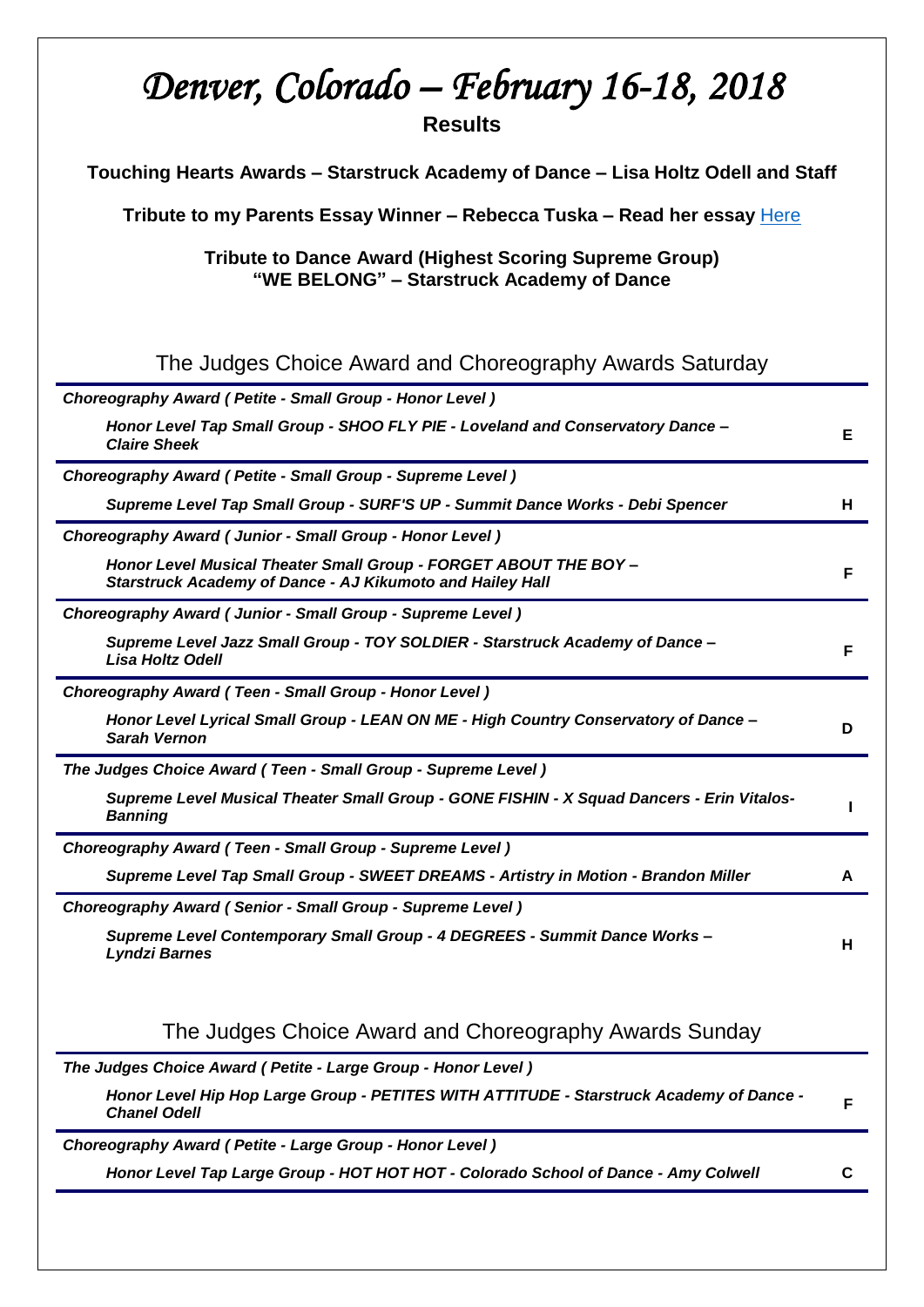| Choreography Award (Petite - Large Group - Supreme Level)                                                                  |    |
|----------------------------------------------------------------------------------------------------------------------------|----|
| Supreme Level Musical Theater Large Group - SURPRISE - Summit Dance Works - Debi Spencer                                   | н. |
| Choreography Award (Junior - Large Group - Honor Level)                                                                    |    |
| Honor Level Tap Large Group - SALUTE - Colorado School of Dance - Kate Mina                                                | C  |
| Choreography Award (Junior - Large Group - Supreme Level)                                                                  |    |
| Supreme Level Musical Theater Large Group - JET SET - Starstruck Academy of Dance -<br><b>Lisa Holtz Odell</b>             | F  |
| Choreography Award (Teen - Large Group - Honor Level)                                                                      |    |
| Honor Level Lyrical Large Group - TEARS OF AN ANGEL - Colorado School of Dance -<br><b>Patrice Barakat</b>                 | C  |
| Choreography Award (Teen - Large Group - Supreme Level)                                                                    |    |
| Supreme Level Musical Theater Large Group - WAVING THROUGH A WINDOW -<br><b>Starstruck Academy of Dance - Lauren Hesse</b> | F  |
| Choreography Award (Senior - Large Group - Supreme Level)                                                                  |    |
| Supreme Level Contemporary Large Group - WE ARE THE ONES -<br><b>Starstruck Academy of Dance - Chanel Odell</b>            | F  |
| <u>Friday, February 16, 2018</u>                                                                                           |    |
| <b>Teen Solo Honor Level</b>                                                                                               |    |
| 1st Place - Sarah Sellers - Open - Centerstage Starz                                                                       |    |
| 2nd Place - Camryn Ossman - Musical Theater - Colorado School of Dance                                                     |    |
| 3rd Place - Blakeley Brown - Tap - Summit Dance Works                                                                      |    |
| 4th Place - Anna Marie Buas - Lyrical - X Squad Dancers                                                                    |    |
| 5th Place - Riley Cooper - Lyrical - X Squad Dancers                                                                       |    |
| 6th Place - Brittany Loos - Open - Loveland and Conservatory Dance                                                         |    |
| 7th Place - Sophia Kypreos - Jazz - X Squad Dancers                                                                        |    |
| 8th Place - Camden Rayne - Open - X Squad Dancers                                                                          |    |
| 9th Place - Kennedy Garcia - Lyrical - Summit Dance Works                                                                  |    |
| 10th Place - Daniya Dawkins - Open - Artistry in Motion                                                                    |    |
| <b>Teen Solo Supreme Level</b>                                                                                             |    |
| 1st Place - Sean Lockhart - Musical Theater - Summit Dance Works                                                           |    |
| 2nd Place - Ashley Aldred - Lyrical - Colorado School of Dance                                                             |    |
| 3rd Place - Jill Houben - Musical Theater - Summit Dance Works                                                             |    |
| 4th Place - Hannah Beziou - Contemporary - Artistry in Motion                                                              |    |
| 5th Place - Hayden Hansen - Lyrical - Starstruck Academy of Dance                                                          |    |
| 6th Place - Kaydence Brown - Tap - Artistry in Motion                                                                      |    |
| 7th Place - Brooke Brisben - Contemporary - Summit Dance Works                                                             |    |
| 8th Place - Erika Kolacz - Lyrical - X Squad Dancers                                                                       |    |
| 9th Place - Hollyn Henderson - Contemporary - Colorado School of Dance                                                     |    |
|                                                                                                                            |    |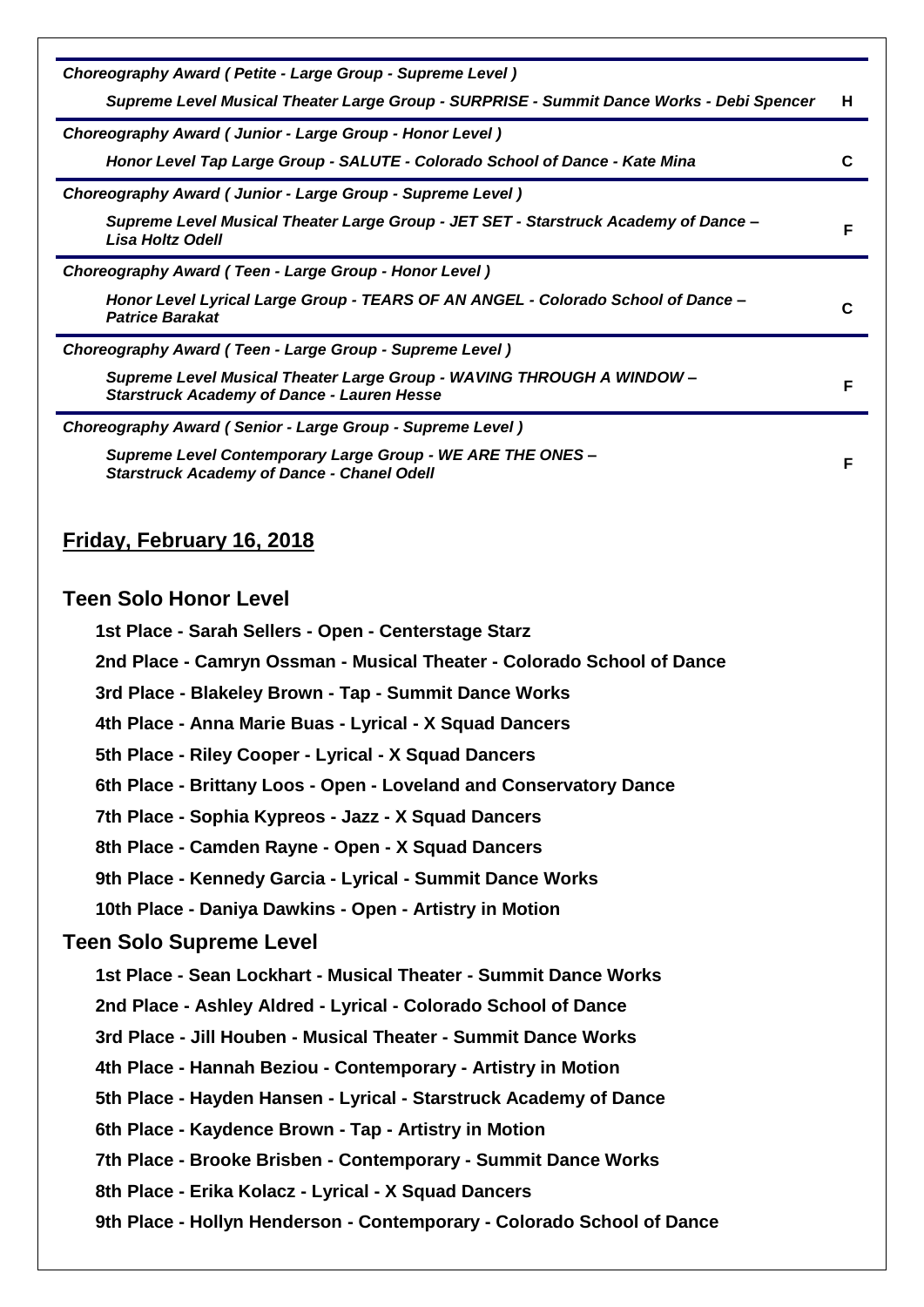**10th Place - Charlie Macdonald - Contemporary - Loveland and Conservatory Dance**

# **Honor Level Special Awards**

| <b>Miss Tribute 2nd Runner Up (Teen)</b>                   |
|------------------------------------------------------------|
| <b>Riley Cooper - X Squad Dancers</b>                      |
| <b>Miss Tribute 1st Runner Up (Teen)</b>                   |
| <b>Blakeley Brown - Summit Dance Works</b>                 |
| <b>Miss Tribute Winner (Teen)</b>                          |
| <b>Camryn Ossman - Colorado School of Dance</b>            |
| <b>Costume 2nd Runner Up (Teen)</b>                        |
| <b>Kennedy Garcia - Summit Dance Works</b>                 |
| <b>Costume 1st Runner Up (Teen)</b>                        |
| Anna Marie Buas - X Squad Dancers                          |
| <b>Costume Winner (Teen)</b>                               |
| <b>Camden Rayne - X Squad Dancers</b>                      |
| <b>Supreme Level Special Awards</b>                        |
| Mr. Tribute 2nd Runner Up (Teen)                           |
| <b>Charlie Macdonald - Loveland and Conservatory Dance</b> |
| Mr. Tribute 1st Runner Up (Teen)                           |
| Auden Martinez - Starstruck Academy of Dance               |
| <b>Mr. Tribute Winner (Teen)</b>                           |
| <b>Sean Lockhart - Summit Dance Works</b>                  |
| <b>Miss Tribute 2nd Runner Up (Teen)</b>                   |
| <b>Kasey Fox - Colorado School of Dance</b>                |
| Miss Tribute 1st Runner Up (Teen)                          |
| <b>Arwyn Higgins - Summit Dance Works</b>                  |
| <b>Miss Tribute Winner (Teen)</b>                          |
| Erika Kolacz - X Squad Dancers                             |
| <b>Costume 2nd Runner Up (Teen)</b>                        |
| <b>Emmaliana Proch - Colorado School of Dance</b>          |
| <b>Costume 1st Runner Up (Teen)</b>                        |
| <b>Isabella Vickers - Colorado School of Dance</b>         |
| <b>Costume Winner (Teen)</b>                               |
| Katrina Ludwig - Summit Dance Works                        |
| <b>Teen Duet/Trios Honor Level</b>                         |

**1st Place - NEW GIRL IN TOWN - Musical Theater - Summit Dance Works**

Blakeley Brown, Madison Greene, Madison Marceau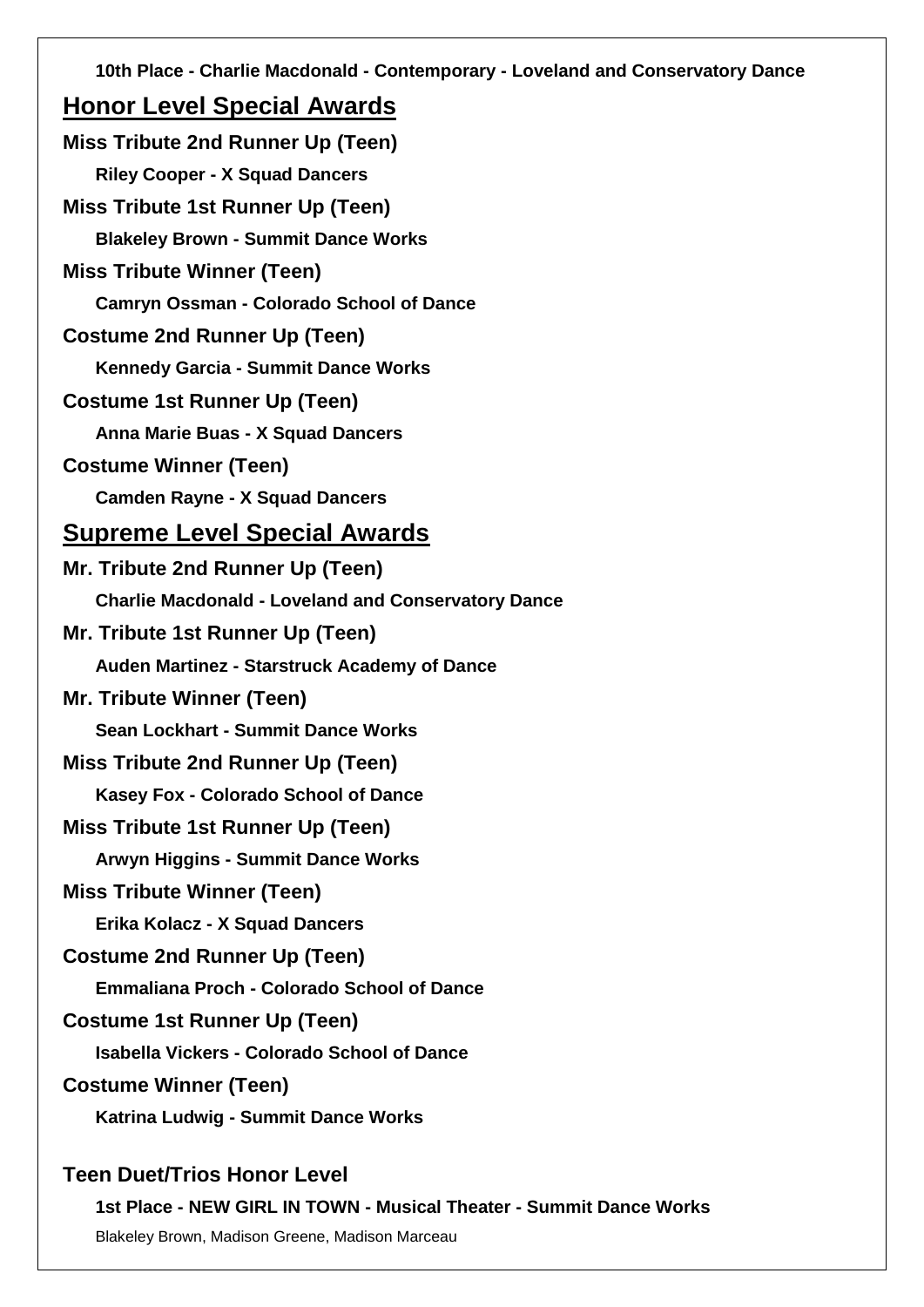**2nd Place - STEP SISTERS' LAMENT - Musical Theater - Colorado School of Dance** Allie Mangels, Leah Beschman **3rd Place - WICKEDER - Musical Theater - Summit Dance Works** Emily Gale, Taylor Jones **4th Place - TYPICAL GIRLS - Musical Theater - Summit Dance Works** Katrina Ludwig, Kennedy Garcia **5th Place - TSUNAMI - Acro/Gym - Summit Dance Works** Blakeley Brown, Malia Keiser **6th Place - TORCHES - Contemporary - Colorado School of Dance** Allie Mangels, Elizabeth Womer **Teen Duet/Trios Supreme Level 1st Place - DON'T LET ME GO - Open - X Squad Dancers** Chelsea Kolacz, Chloe Marshall, Erika Kolacz **2nd Place - CALIFORNIA DREAMIN - Open - Starstruck Academy of Dance** Devon Wilkins, Hayden Hansen **3rd Place - LE CORSAIRE ODALISQUE PAS DE TROIS - Pointe - Colorado School of Dance** Isabella Vickers, Kasey Fox, Sara Fox **4th Place - DANCE WITH THE DEVIL - Jazz - Centerstage Starz** Arielle Bash, Tahli Bash **5th Place - EXPERIENCE - Contemporary - Colorado School of Dance** Emily Walker, Hollyn Henderson, Samantha Samuels **6th Place - YOU'RE MINE - Tap - Artistry in Motion** Kaydence Brown, Marissa Baker **7th Place - PRAY TO GOD - Jazz - Starstruck Academy of Dance** Maya Snell, Peri Silverman, Ruby Silverman **8th Place - TILL I FALL ASLEEP - Lyrical - Summit Dance Works** Katrina Ludwig, Sean Lockhart **9th Place - I WILL FOLLOW - Contemporary - Starstruck Academy of Dance** Sophie Ackerman, Sydney Hobbs **10th Place - ANYTHING YOU CAN DO - Musical Theater - Summit Dance Works** Kyla Wright, Sean Lockhart

**Saturday, February 17, 2018**

# **Petite Solo Honor Level**

**1st Place - Tatum Moody - Hip Hop - Starstruck Academy of Dance 2nd Place - Lyla Bunjer - Jazz - Centerstage Starz 3rd Place - Fallon Hahn - Jazz - Loveland and Conservatory Dance 4th Place - Kaena Dantzer - Contemporary - Colorado School of Dance 5th Place - Sophia Freeman - Open - Colorado School of Dance**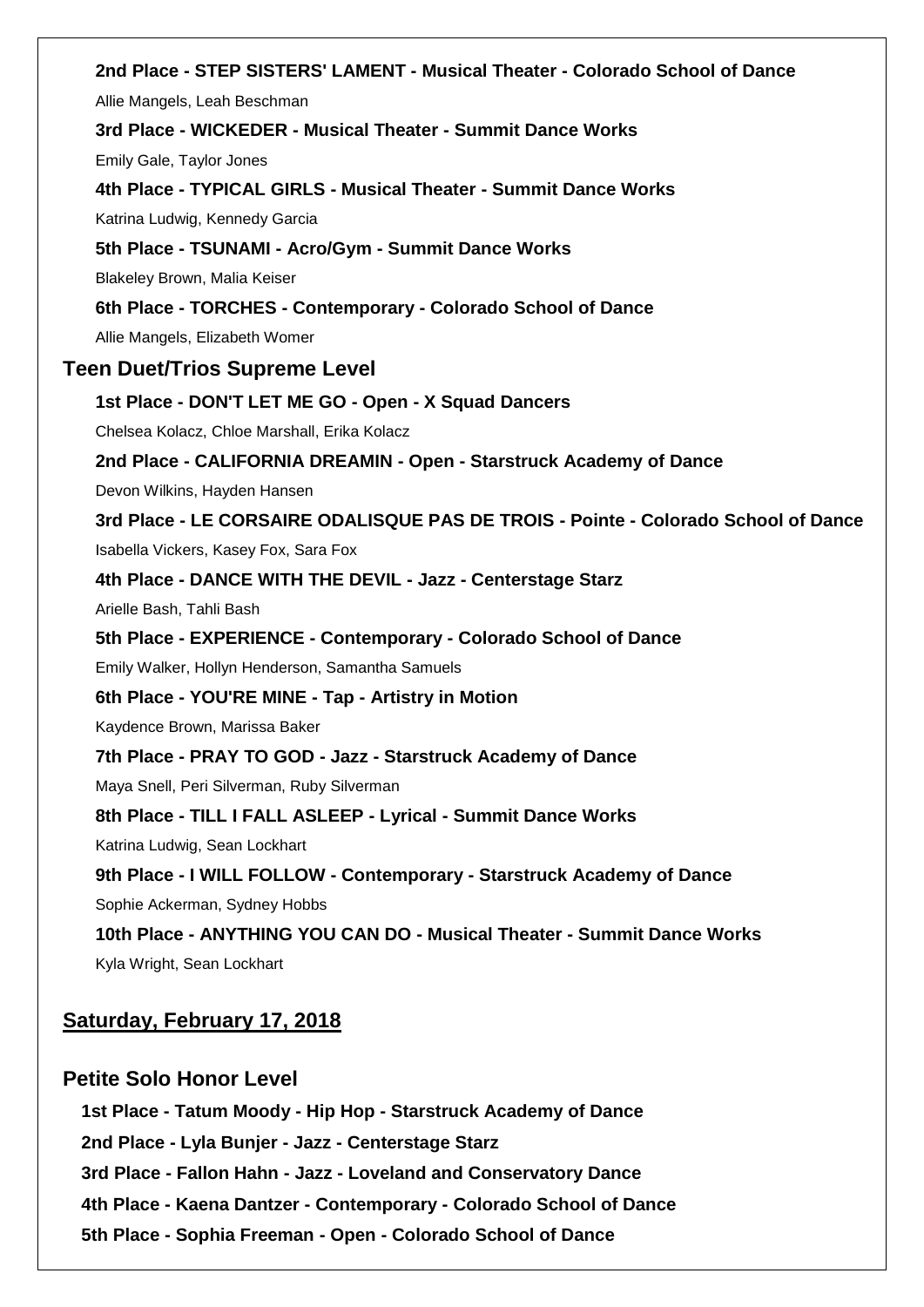**6th Place - Ella Youngs - Lyrical - Artistry in Motion 7th Place - Brynn Cooper - Musical Theater - Colorado School of Dance 8th Place - Macy Moore - Lyrical - Centerstage Starz 9th Place - Gabriella Damkoehler - Jazz - Colorado School of Dance 10th Place - Niko Shoemaker - Jazz - Colorado School of Dance Petite Solo Supreme Level 1st Place - Shylee Sagle - Contemporary - Summit Dance Academy Honor Level Special Awards Miss Tribute 2nd Runner Up (Petite) Lyla Bunjer - Centerstage Starz Miss Tribute 1st Runner Up (Petite) Amaya Kikumoto - Starstruck Academy of Dance Miss Tribute Winner (Petite) Tatum Moody - Starstruck Academy of Dance Costume 2nd Runner Up (Petite) Kaena Dantzer - Colorado School of Dance Costume 1st Runner Up (Petite) Niko Shoemaker - Colorado School of Dance Costume Winner (Petite) Siena Beabout - Starstruck Academy of Dance Supreme Level Special Awards Miss Tribute Winner (Petite) Shylee Sagle - Summit Dance Academy Costume Winner (Petite)**

**Shylee Sagle - Summit Dance Academy**

# **Petite Small Group/Small Group Extended Honor Level**

# **1st Place - SHOO FLY PIE - Tap - Loveland and Conservatory Dance**

Fallon Hahn, Lilly Russell, Madeline Estergard, Marisa Buck, Noelani Sylva, Raegan Barnes

# **2nd Place - DIVA DOLLS - Jazz - Starstruck Academy of Dance**

Alyse Lawrence, Anya Motazedi, Cadence DeSpain, Chloe Cope, Jordyn Sanders, Madolyn Merrill, Siena Beabout, Sloane McBride, Tatum Moody

# **3rd Place - COUNTRY GIRL - Tap - Colorado School of Dance**

Amelia Velasquez, Charlotte Dennis, Eliana Collins, Gabriella Neufeld, Kylie Jameson, Lucy Montoya, Nanami Makino, Niko Shoemaker, Sophia Freeman

# **4th Place - MY BOYFRIEND'S BACK - Jazz - Colorado School of Dance**

Amelia Velasquez, Charlotte Dennis, Eliana Collins, Gabriella Neufeld, Kylie Jameson, Lucy Montoya, Nanami Makino, Niko Shoemaker, Sophia Freeman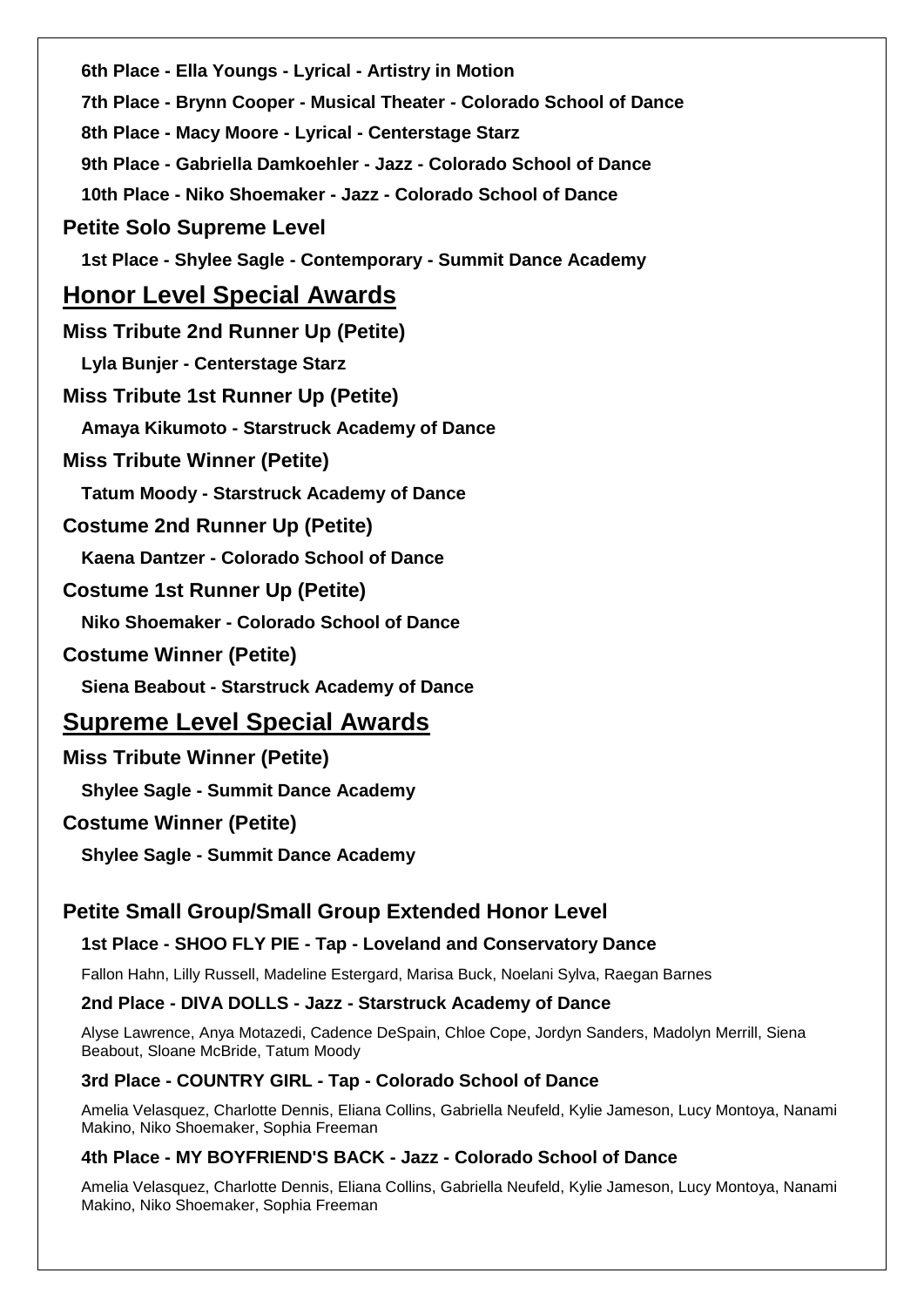# **5th Place - LOST AND FOUND - Lyrical - Summit Dance Academy**

Aaliyah Fields, Adelind Whitehurst, Avery Palmer, Brynlee Etkie, Evelyn Amadeo, Evelyn Cordray, Milana Riches

# **6th Place - COOKIE - Hip Hop - Loveland and Conservatory Dance**

Ava Law, Dios Garcia, Fallon Hahn, Lennon Joyner, Lilly Russell

#### **7th Place - FRIEND LIKE ME - Jazz - Summit Dance Works**

April Cast, Keeghan Garcia, Kennedy Hedger, Krystalyn Hale, Krystiana Hale, Riley Mansfield, Tyler Crawford

# **8th Place - ZERO TO HERO - Tap - High Country Conservatory of Dance**

Emma Huff, Maci Conahan, Reagan Votruba, Sarina Diaczun, Shelley Knighton

# **9th Place - MOANA - Lyrical - Summit Dance Academy**

Amelia Balcerak, Brielle Etkie, Charlotte Hobson, Harper Conn, Presley Corson, Tenlee Tope

# **10th Place - SEAL IT WITH A KISS - Jazz - Summit Dance Academy**

Aaliyah Fields, Adelind Whitehurst, Avery Palmer, Brynlee Etkie, Evelyn Amadeo, Evelyn Cordray, Milana Riches, Vivian Behnam

# **Petite Small Group/Small Group Extended Supreme Level**

# **1st Place - SURF'S UP - Tap - Summit Dance Works**

Alaina Thompson, Araina Huss, Cara Carr, Emma Blasko, Luke Little, Madelynn Watts, Madison Pilger, Olivia Schoendube, Zoe Herrera

# **Junior Solo Honor Level**

**1st Place - Mackenzie Magno - Musical Theater - Colorado School of Dance**

**2nd Place - Madyson Love - Musical Theater - Colorado School of Dance**

**3rd Place - Sophie Wei - Musical Theater - Colorado School of Dance**

**4th Place - Addysen Brown - Tap - Artistry in Motion**

**5th Place - Samantha Fuller - Contemporary - Colorado School of Dance**

**6th Place - Reese Underwood - Contemporary - Colorado School of Dance**

**7th Place - Lillian Hamilton - Tap - Colorado School of Dance**

**8th Place - Aleia Antoon - Jazz - Artistry in Motion**

**9th Place - Alessa Franks - Tap - Colorado School of Dance**

**10th Place - Emma Mares - Lyrical - Loveland and Conservatory Dance**

# **Junior Solo Supreme Level**

**1st Place - Madelyn Boyd - Contemporary - Summit Dance Academy**

**2nd Place - Ryla Maestas - Contemporary - Colorado School of Dance**

**3rd Place - Amanda Swartz - Jazz - Starstruck Academy of Dance**

**4th Place - Hailey Chang - Contemporary - Centerstage Starz**

**5th Place - Keira Muniz - Hip Hop - Starstruck Academy of Dance**

**6th Place - Hazel Dominquez - Hip Hop - Centerstage Starz**

**7th Place - Lily Patten - Contemporary - Loveland and Conservatory Dance**

**8th Place - Belle Malia - Contemporary - Centerstage Starz**

**9th Place - Hannah DuPont - Lyrical - Starstruck Academy of Dance**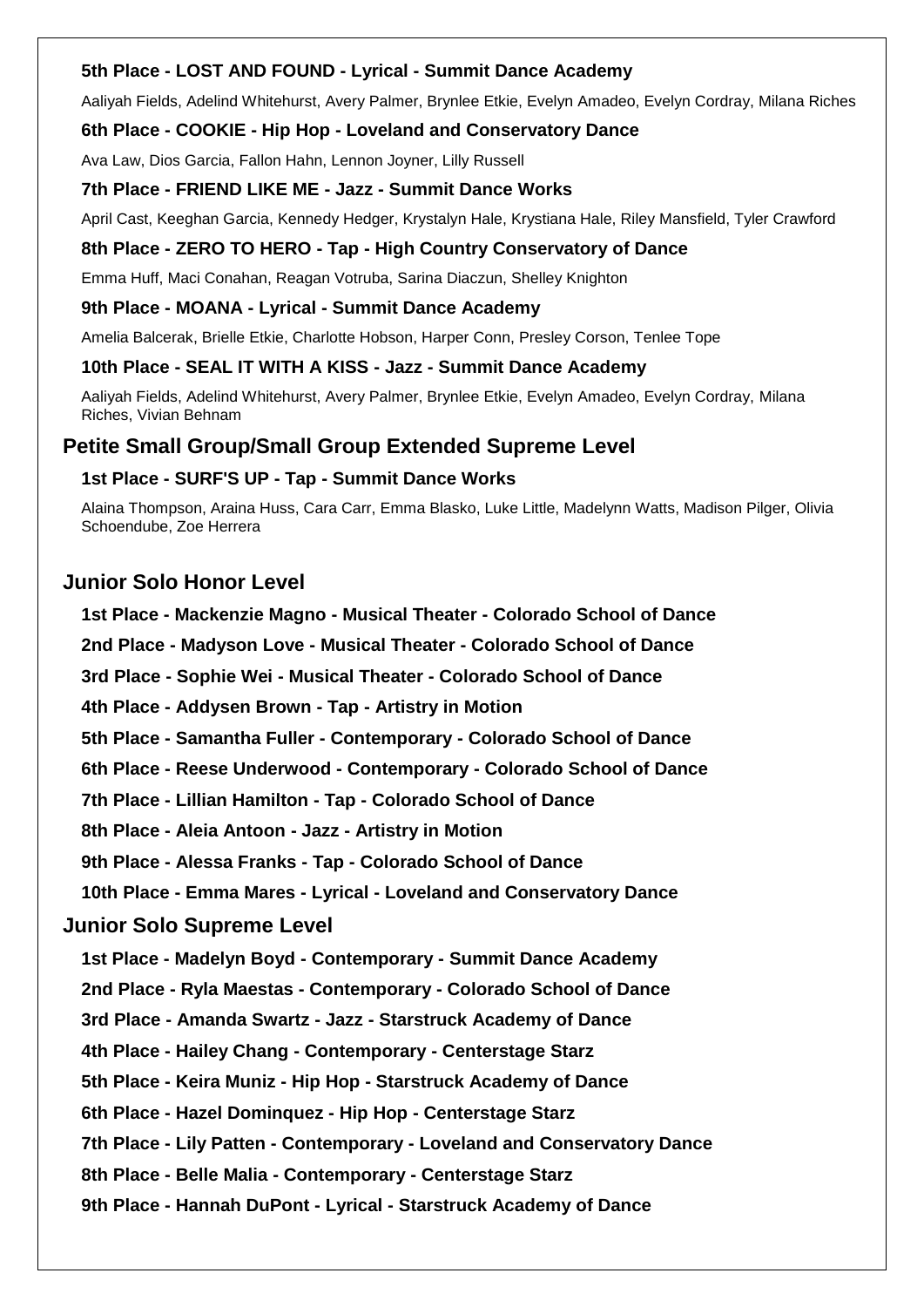**10th Place - Cara Carr - Musical Theater - Summit Dance Works Honor Level Special Awards Miss Tribute 2nd Runner Up (Junior) Lillian Hamilton - Colorado School of Dance Miss Tribute 1st Runner Up (Junior) Alessa Franks - Colorado School of Dance Miss Tribute Winner (Junior) Mackenzie Magno - Colorado School of Dance Costume 2nd Runner Up (Junior) Madyson Love - Colorado School of Dance Costume 1st Runner Up (Junior) Samantha Fuller - Colorado School of Dance Costume Winner (Junior) Sophie Wei - Colorado School of Dance Supreme Level Special Awards Miss Tribute 2nd Runner Up (Junior) Hailey Chang - Centerstage Starz Miss Tribute 1st Runner Up (Junior) Amanda Swartz - Starstruck Academy of Dance Miss Tribute Winner (Junior) Ryla Maestas - Colorado School of Dance Costume 2nd Runner Up (Junior) Madelyn Diachok - Summit Dance Academy Costume 1st Runner Up (Junior) Kyla Croswhite - Colorado School of Dance Costume Winner (Junior) Kenzie Cooper - Colorado School of Dance Junior Small Group/Small Group Extended Honor Level**

# **1st Place - FAITH - Tap - Loveland and Conservatory Dance**

Addie Burleson, Adele Zimmerling, Amelia Babb, Amira Sanders, Giani Pascucci, Lucy Estergard, Makayla Olin

# **2nd Place - GOOD TIMES ROLL - Jazz - Artistry in Motion**

Addisyn Raulie, Addysen Brown, Aleia Antoon, Daniya Dawkins, Ella Youngs, Ethan Brown, Isabella McCament, Lily Wangerin

# **3rd Place - FORGET ABOUT THE BOY - Musical Theater - Starstruck Academy of Dance**

Annabelle Girard, Anyoh Mancho, Arden Ritter, Gracie Woo, Kaylee Macias, Natalia Bartusiak, Syri Leonard-**Tolliver**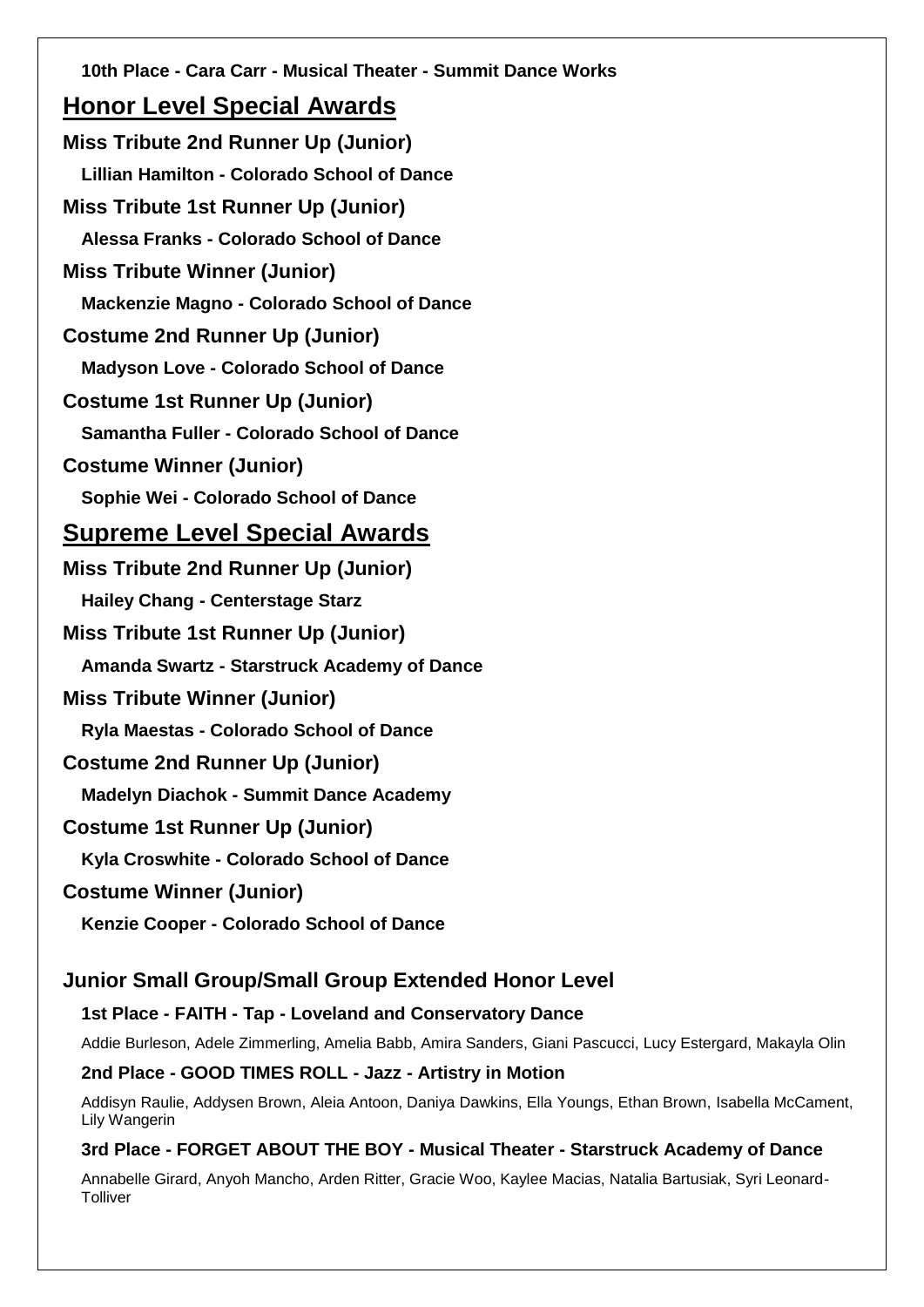# **4th Place - MAKE SUM SHAKE - Hip Hop - Artistry in Motion**

Addisyn Raulie, Addysen Brown, Aleia Antoon, Daniya Dawkins, Ella Youngs, Ethan Brown, Isabella McCament, Lily Wangerin

# **5th Place - POSATOOVITY - Tap - Loveland and Conservatory Dance**

Brianna Prehm, Emily Irwin, Emma Mares, Gracie Lods, Kathryn Kozisek, Kaydence Ferraro

# **6th Place - WHAT I WAS BORN TO DO - Musical Theater - Artistry in Motion**

Addisyn Raulie, Addysen Brown, Aleia Antoon, Ella Youngs

# **7th Place - LOUDER - Jazz - Loveland and Conservatory Dance**

Emily Irwin, Emma Mares, Fallon Hahn, Kaydence Ferraro, Lilly Russell, Madeline Estergard, Maebe-Rose Vanderbeek

# **8th Place - SHAKE - Jazz - Loveland and Conservatory Dance**

Addie Burleson, Amelia Babb, Brianna Prehm, Cassidy Morrison, Lucy Estergard, Makayla Olin, Marisa Buck, Raegan Barnes

# **9th Place - DIAMONDS - Lyrical - Loveland and Conservatory Dance**

Addie Burleson, Brianna Prehm, Cassidy Morrison, Emily Irwin, Emma Mares, Giani Pascucci, Marisa Buck, Raegan Barnes

# **10th Place - WATCH ME DO - Jazz - Starstruck Academy of Dance**

Annabelle Girard, Anyoh Mancho, Arden Ritter, Gracie Woo, Kaylee Macias, Natalia Bartusiak, Syri Leonard-**Tolliver** 

# **Junior Small Group/Small Group Extended Supreme Level**

# **1st Place - TOY SOLDIER - Jazz - Starstruck Academy of Dance**

Ella Moody, Hannah DuPont, Keira Muniz, Lainey Titus, Lindsay Libner, McKenna Parfitt, Sophia Beatty, Taylor Schepemaker, Veronica Baxter

# **2nd Place - WATER LILLIES - Contemporary - Summit Dance Academy**

Ella Padrnos, Madelyn Boyd, Madelyn Diachok, Mallory Spors, Rachel Matthews, Reese Shuffield, Shylee Sagle, Wynn Benham

# **3rd Place - LOST - Open - Summit Dance Academy**

Ella Padrnos, Madelyn Boyd, Mallory Spors, Rachel Matthews, Reese Shuffield

# **4th Place - 500 MILLION - Lyrical - Centerstage Starz**

Aanya Naik, Abigail Schaaf, Grace Noel, Hailey Chang, Hazel Dominquez, Olivia Doucet

#### **5th Place - NA NA NA - Tap - Starstruck Academy of Dance**

Ella Moody, Hannah DuPont, Keira Muniz, Lainey Titus, Lindsay Libner, McKenna Parfitt, Shay Nalick, Taylor Schepemaker

#### **6th Place - HOPE AND GRACE - Lyrical - Colorado School of Dance**

Anna Kelly, Charlese Graeber, Hollyn Henderson, Ryla Maestas, Samantha Lawrence, Samantha Samuels

#### **7th Place - TELEPHONE - Jazz - Summit Dance Academy**

Ella Padrnos, Madelyn Boyd, Mallory Spors, Natasha Ebedes, Rachel Matthews, Reese Shuffield

#### **8th Place - GROW - Open - Centerstage Starz**

Aanya Naik, Abigail Schaaf, Grace Noel, Hailey Chang, Hazel Dominquez

# **9th Place - LONG WAY FROM HOME - Contemporary - Starstruck Academy of Dance**

Aaliyah Kikumoto, Grace Reid, Hannah DuPont, Kayleigh Muniz, Lainey Titus, Mikayla LeDuff, Reese Abell, Ruby Silverman, Sophia Beatty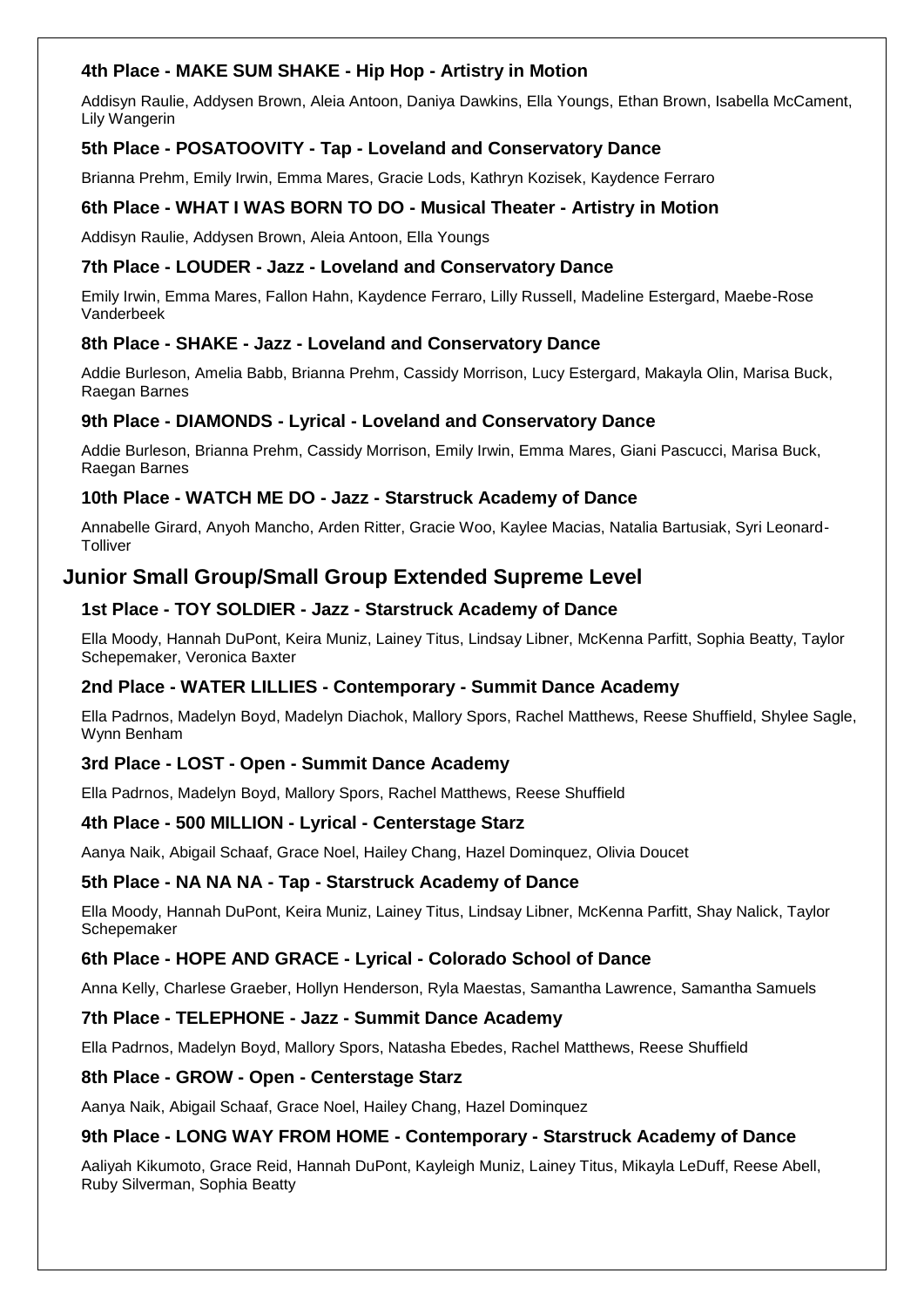# **10th Place - NEVER EVER GETTING RID OF ME - Musical Theater - Colorado School of Dance**

Ashley Dreiling, Emma Brown, Garrett Colwell, Grace Johnson, Raegan Dantzer, Riley Rottinghaus

# **Teen Small Group/Small Group Extended Honor Level**

# **1st Place - LEAN ON ME - Lyrical - High Country Conservatory of Dance**

Brakelle Dobbs, Jocelin Caesar, Lauren Gouldey, Niala Vannice, Quinn Sebby, Rujuta Idate

# **2nd Place - PAINT IT BLACK - Jazz - High Country Conservatory of Dance**

Brakelle Dobbs, Jocelin Caesar, Lauren Gouldey, Niala Vannice, Quinn Sebby, Rujuta Idate

# **3rd Place - BOTH REACHED FOR THE GUN - Musical Theater - Summit Dance Works**

Abigail Tate, Adriana Currin, Camille Shaw, Emily Gale, Jaiden Dodge, Madison Greene, Malia Keiser, Paiton Hickman

# **4th Place - TAINTED LOVE - Jazz - Centerstage Starz**

Alyssa Kragel, Hannah Vest, Jacquelyn Fresques, Mallory Fichtl, Riley Warner, Sarah Sellers, Sofia Hickey

# **5th Place - TROUBLE IN MIND - Jazz - Artistry in Motion**

Addisyn Raulie, Daniya Dawkins, Kaydence Brown, Marissa Baker, Megan Magoon

# **6th Place - MR. SANDMAN - Tap - Loveland and Conservatory Dance**

Allyssa Jones, Brinlee Law, Kylie Patterson, Matilda Cerda

# **Teen Small Group/Small Group Extended Supreme Level**

# **1st Place - SWEET DREAMS - Tap - Artistry in Motion**

Brooklyn Braswell, Hannah Beziou, Kaydence Brown, Marissa Baker, Selena Gallegos

#### **2nd Place - A STUTTER - Contemporary - Starstruck Academy of Dance**

Abby Goodrum, Amelia Harvey, Bianca Harris, Devon Wilkins, Emma Keith, Halle Prilik, Hayden Hansen, Isabella Scala, Maya Snell

# **3rd Place - FOR YOU AND ME - Contemporary - Summit Dance Academy**

Emma Cranmer, Emma Lehman, Erika Lewis, Jezznia Ford, Kaitlyn Diachok, Leena Ettachfini, Rebekah Spors, Sophie Mickus, Trinity Nordstrom

#### **4th Place - GROWS OLD - Open - Starstruck Academy of Dance**

Amelia Harvey, Bianca Harris, Devon Wilkins, Hailey Hall, Halle Prilik, Hayden Hansen, Kelli Nasseth, Maddie Doyle, Sydney Olson

#### **5th Place - UNCERTAINTY - Contemporary - Artistry in Motion**

Emily Carmody, Hannah Beziou, Lanee McCartney, Marissa Baker

#### **6th Place - YOUR DAY WILL COME - Contemporary - Centerstage Starz**

Arielle Bash, Avery Miner, Bethany Detwiler, Jacob Gibley, Tahli Bash

#### **7th Place - RINSE AND REPEAT - Jazz - Starstruck Academy of Dance**

Aaliyah Kikumoto, Amelia Harvey, Bianca Harris, Devon Wilkins, Grace Reid, Hayden Hansen, Kayleigh Muniz, Maya Snell, Sydney Olson

#### **8th Place - GONE FISHIN - Musical Theater - X Squad Dancers**

Anna Marie Buas, Camden Rayne, Chelsea Kolacz, Chloe Marshall, Erika Kolacz, Madeline Barton, Riley Cooper, Sophia Kypreos

# **9th Place - YESTERDAY - Open - X Squad Dancers**

Anna Marie Buas, Camden Rayne, Chelsea Kolacz, Chloe Marshall, Erika Kolacz, Madeline Barton, Riley Cooper, Sophia Kypreos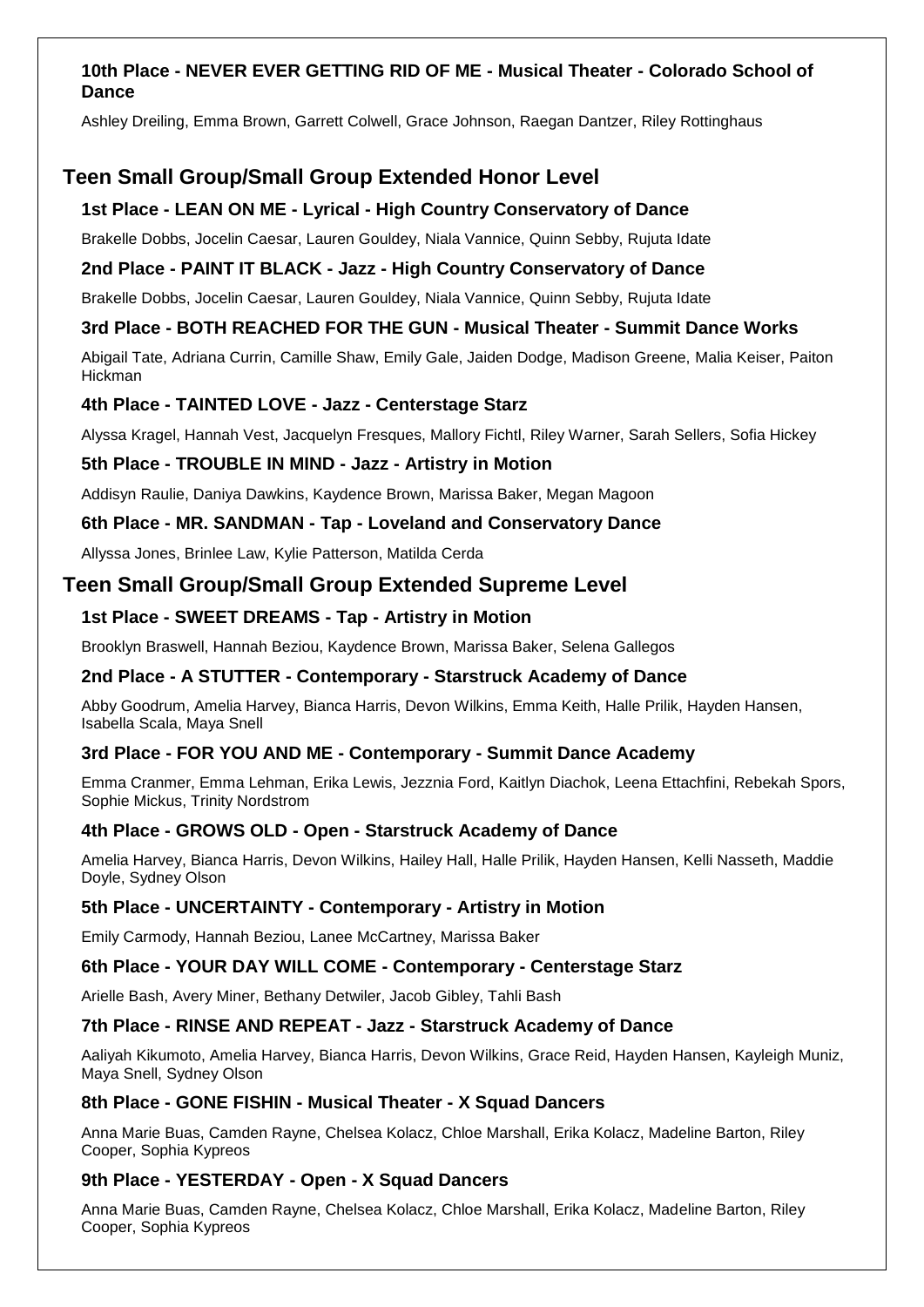# **10th Place - ALL AT SEA - Lyrical - Artistry in Motion**

Brooklyn Braswell, Hannah Beziou, Lanee McCartney, Molly Carmody

# **Senior Small Group/Small Group Extended Supreme Level**

# **1st Place - SKIN - Open - Summit Dance Academy**

Emma Cranmer, Jezznia Ford, Leena Ettachfini, Rebekah Spors, Sophie Mickus, Trinity Nordstrom

# **2nd Place - 4 DEGREES - Contemporary - Summit Dance Works**

Arwyn Higgins, Brianna Skaggs, Brooke Brisben, Jill Houben, Lilly Landwehr, Mary Hansen, Sophia Rose, Taylor Blakeley

# **3rd Place - SUREFIRE - Open - Starstruck Academy of Dance**

Anna Clay, Annabel Hiben, Ashley Seyfer, Audrey Moreland, Dawson Drew, Elise Nisonoff, Hannah Falls, Liana Moss, Samantha Colombi

# **4th Place - ALDOLPHO - Musical Theater - Starstruck Academy of Dance**

Annabel Hiben, Caitlyn Harvey, Dawson Drew, Hailey Hall, Kaitlin White, Nina Lopez, Regan Lavallee, Samantha Colombi

# **5th Place - GOLD - Open - Starstruck Academy of Dance**

Anna Clay, Annabel Hiben, Ashley Seyfer, Audrey Moreland, Elise Nisonoff, Hannah Falls, McKensie Sanger, Samantha Colombi

# **6th Place - DEPARTED - Contemporary - Starstruck Academy of Dance**

Anna Clay, Annabel Hiben, Ashley Seyfer, Audrey Moreland, Bianca Harris, Elise Nisonoff, Hannah Falls, Hayden Hansen, Samantha Colombi

# **7th Place - WAVES - Open - Summit Dance Works**

Brianna Skaggs, Brooke Brisben, Lilly Landwehr, Sophia Rose, Taylor Blakeley

# **8th Place - CHOOSE YOU - Modern - Starstruck Academy of Dance**

Anna Clay, Audrey Moreland, Caitlyn Harvey, Dawson Drew, Liana Moss, Regan Lavallee, Trinity Straayer

# **9th Place - MY HEART WILL GO ON - Lyrical - Starstruck Academy of Dance**

Anna Clay, Annabel Hiben, Ashley Seyfer, Audrey Moreland, Caitlyn Harvey, Elise Nisonoff, Samantha Colombi

# **10th Place - PERM - Tap - Summit Dance Works**

Adriana Currin, Emily Sena, Erin Berson, Hailey Davidson, Sarah Sena, Taylor Blakeley

# **Sunday, February 18, 2018**

# **Petite Duet/Trios Honor Level**

# **1st Place - RATHER BE WITH YOU - Jazz - Colorado School of Dance**

Eliana Collins, Kylie Jameson

# **2nd Place - CHA CHA - Jazz - Starstruck Academy of Dance**

Anya Motazedi, Kyla Motazedi

# **3rd Place - THE BOYFRIEND - Musical Theater - Colorado School of Dance**

Lucy Montoya, Rylee Martin

# **4th Place - MAGIC CARPET RIDE - Jazz - Colorado School of Dance**

Charlotte Dennis, Niko Shoemaker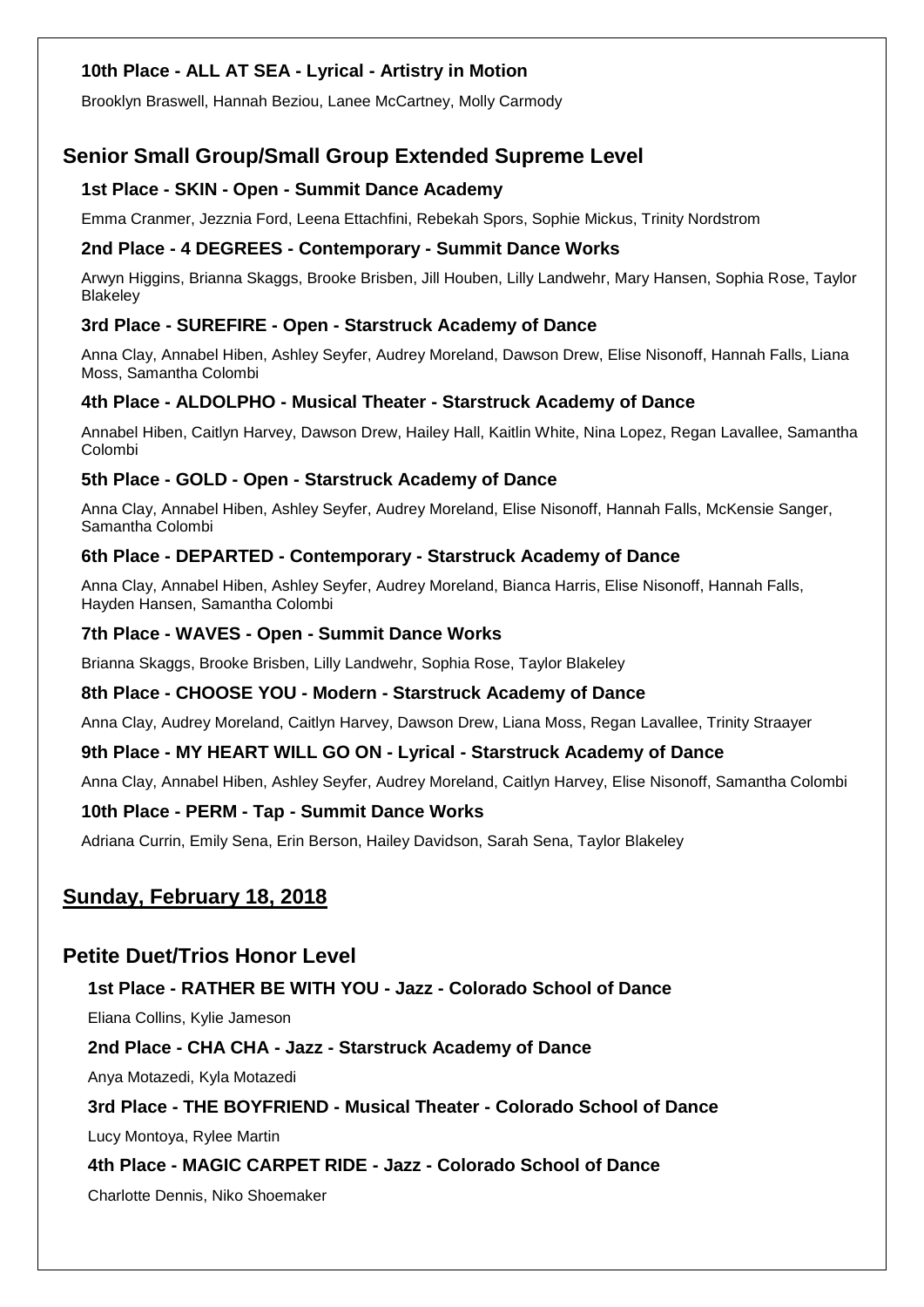# **5th Place - BOOM! I GOT YOUR BOYFRIEND - Jazz - Centerstage Starz**

Lyla Bunjer, Macy Moore

# **6th Place - DOODLIN' SONG - Tap - Loveland and Conservatory Dance**

Lennon Joyner, Scarlette Howell

# **7th Place - HIPPY HIPPY SHAKE - Jazz - Colorado School of Dance**

Claira Watson, Evelyn Shelley

# **8th Place - GENIE GIRLS - Musical Theater - Summit Dance Works**

Isley Rains, Zoe Thornhill

# **9th Place - SHADES - Hip Hop - Colorado School of Dance**

Brynn Cooper, Claira Watson, Rylee Martin

# **10th Place - HAIR - Jazz - Summit Dance Academy**

Brynlee Etkie, Evelyn Amadeo, Milana Riches

# **Petite Duet/Trios Supreme Level**

# **1st Place - WINTER - Open - Summit Dance Academy**

Madelyn Diachok, Shylee Sagle, Wynn Benham

# **2nd Place - SHAKE YOUR TAILFEATHER - Jazz - Summit Dance Works**

Brynna Smith, Madison Pilger

# **3rd Place - FRIENDS TILL THE END - Musical Theater - Summit Dance Works**

Alaina Thompson, Olivia Schoendube

# **Petite Large Group/Large Group Extended Honor Level**

# **1st Place - TEACH ME HOW TO SHIMMY - Jazz - Summit Dance Works**

Alaina Thompson, Araina Huss, Brooklyn Nichols, Brynna Smith, Cara Carr, Emma Blasko, Gianna Clarose, Luke Little, Madison Pilger, Olivia Schoendube, Rylee Skeens

# **2nd Place - PETITES WITH ATTITUDE - Hip Hop - Starstruck Academy of Dance**

Akyra Kikumoto, Alexa Heany, Alexa Massey, Alyse Lawrence, Anya Motazedi, Brooke Libner, Cadence DeSpain, Chloe Cope, Jordyn Sanders, Kyla Motazedi, Landon Schepemaker, Lexi Fugate, Madolyn Merrill, Mia Nori, Siena Beabout, Sloane McBride, Tatum Moody

#### **3rd Place - DR. FEEL GOOD - Tap - Starstruck Academy of Dance**

Akyra Kikumoto, Alexa Massey, Alyse Lawrence, Anya Motazedi, Landon Schepemaker, Lila Girard, Madolyn Merrill, Siena Beabout, Sloane McBride, Tatum Moody

#### **4th Place - FANCY - Hip Hop - Colorado School of Dance**

Alessa Franks, Avery Fritschel, Gabriella Damkoehler, Jaylin Diede, Kaena Dantzer, Lillian Hamilton, Lily Esper, Mackenzie Magno, Maya Patterson, Reese Underwood, Samantha Fuller, Sophia Voss, Sophie Beller

# **5th Place - GANGSTA GIRL - Jazz - Colorado School of Dance**

Annabelle Dean, Ava Benson, Bellah Pawlowski, Brynn Cooper, Claira Watson, Evelyn Shelley, Grace Canny, Isla Graham, Izabella Vasquez, Reese Thomsen, Rylee Martin

#### **6th Place - HOT HOT HOT - Tap - Colorado School of Dance**

Annabelle Dean, Ava Benson, Bellah Pawlowski, Brynn Cooper, Claira Watson, Evelyn Shelley, Grace Canny, Isla Graham, Izabella Vasquez, Reese Thomsen, Rylee Martin

#### **7th Place - GIRLS JUST WANNA HAVE FUN - Jazz - Starstruck Academy of Dance**

Akayla Kikumoto, Alexa Heany, Alexa Massey, Amaya Kikumoto, Anya Motazedi, Brooke Libner, Cadence DeSpain, Chloe Cope, Clara DuPont, Jordyn Sanders, Lexi Fugate, Siena Beabout, Tatum Moody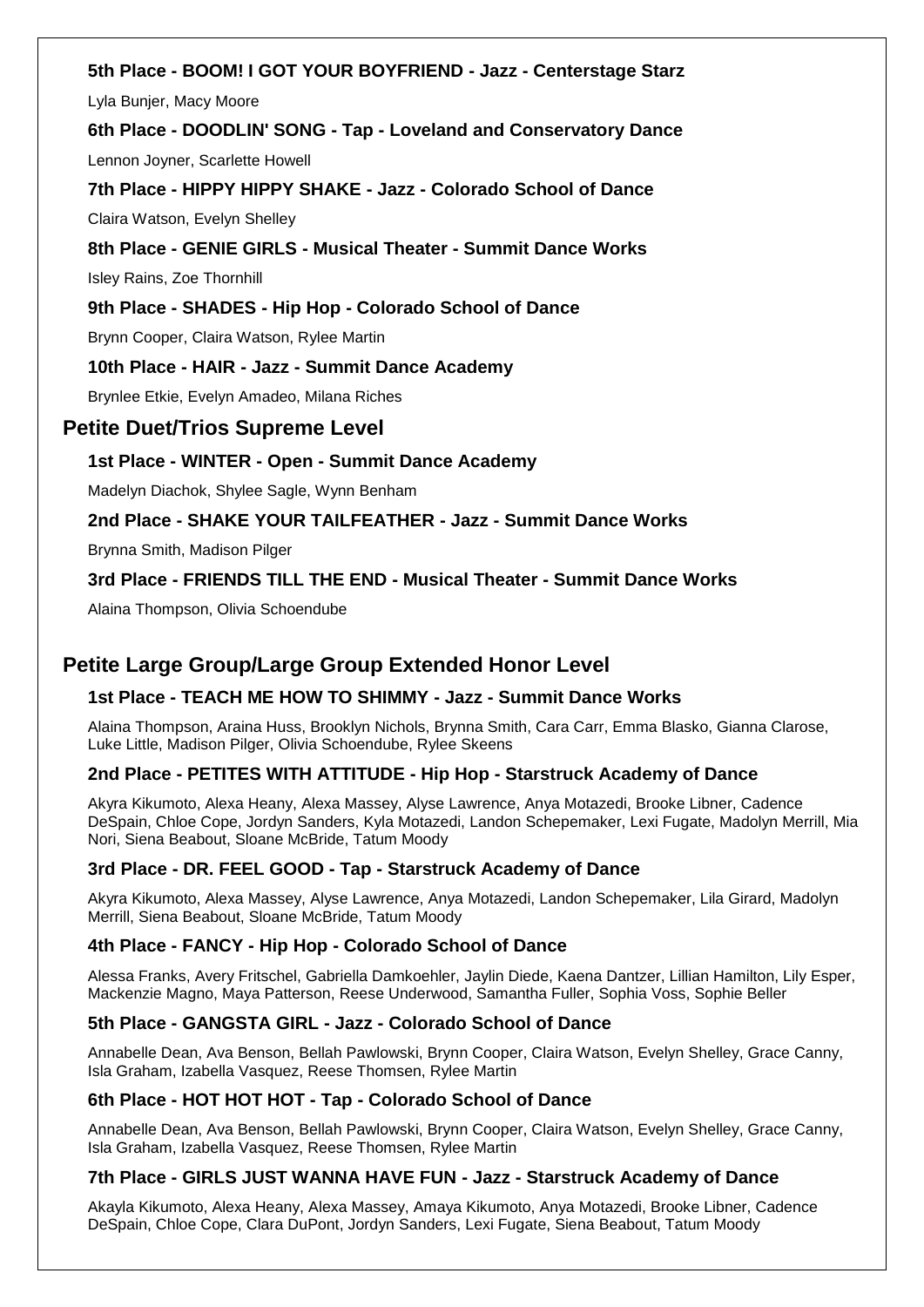# **Petite Large Group/Large Group Extended Supreme Level**

# **1st Place - SURPRISE - Musical Theater - Summit Dance Works**

Alaina Thompson, Brynna Smith, Cara Carr, Gianna Clarose, Madelynn Watts, Madison Pilger, Morgan Swennes, Olivia Schoendube, Rylee Skeens, Zoe Herrera

# **2nd Place - SOMEWHERE ONLY WE KNOW - Lyrical - Colorado School of Dance**

Alessa Franks, Brynlee Booher, Gabriella Damkoehler, Jaylin Diede, Kaena Dantzer, Lillian Hamilton, Lily Esper, Maya Patterson, Reese Underwood, Samantha Fuller, Sophie Beller, Sophie Wei

# **3rd Place - MAMA - Tap - Colorado School of Dance**

Alessa Franks, Brynlee Booher, Gabriella Damkoehler, Jaylin Diede, Kaena Dantzer, Lillian Hamilton, Lily Esper, Maya Patterson, Reese Underwood, Samantha Fuller, Sophie Beller

# **4th Place - THE BIG DOLL HOUSE - Musical Theater - Colorado School of Dance**

Alessa Franks, Brynlee Booher, Gabriella Damkoehler, Jaylin Diede, Kaena Dantzer, Lillian Hamilton, Lily Esper, Maya Patterson, Reese Underwood, Samantha Fuller, Sophie Beller, Sophie Wei

# **Junior Duet/Trios Honor Level**

# **1st Place - IT COULD TOTALLY HAPPEN - Musical Theater - Summit Dance Works**

Anjel Newall, Keeghan Garcia

# **2nd Place - TAKE ME BACK - Hip Hop - Colorado School of Dance**

Madyson Love, Reese Underwood, Samantha Fuller

# **3rd Place - WHO'S GOT THE PAIN - Musical Theater - Summit Dance Works**

Madelynn Watts, Rylee Skeens

# **4th Place - NO CAN DO - Tap - Summit Dance Works**

Araina Huss, Zoe Herrera

# **5th Place - POSITIVE - Musical Theater - Artistry in Motion**

Addysen Brown, Aleia Antoon

# **6th Place - A GIFT OF A FRIEND - Lyrical - Colorado School of Dance**

Alessa Franks, Sophie Wei

# **7th Place - LUSH LIFE - Jazz - Loveland and Conservatory Dance**

Addie Burleson, Emily Irwin

# **Junior Duet/Trios Supreme Level**

# **1st Place - BATTLE - Jazz - Centerstage Starz**

Hailey Chang, Hazel Dominquez

# **2nd Place - PLAN THE ESCAPE - Open - Summit Dance Academy**

Ella Padrnos, Mallory Spors

# **3rd Place - HOT HONEY RAG - Musical Theater - Centerstage Starz**

Belle Malia, Ella Busnardo

# **4th Place - BREATHE - Contemporary - Colorado School of Dance**

Hollyn Henderson, Ryla Maestas

# **5th Place - WE'VE COME TO PARTY - Hip Hop - Starstruck Academy of Dance** Keira Muniz, Lindsay Libner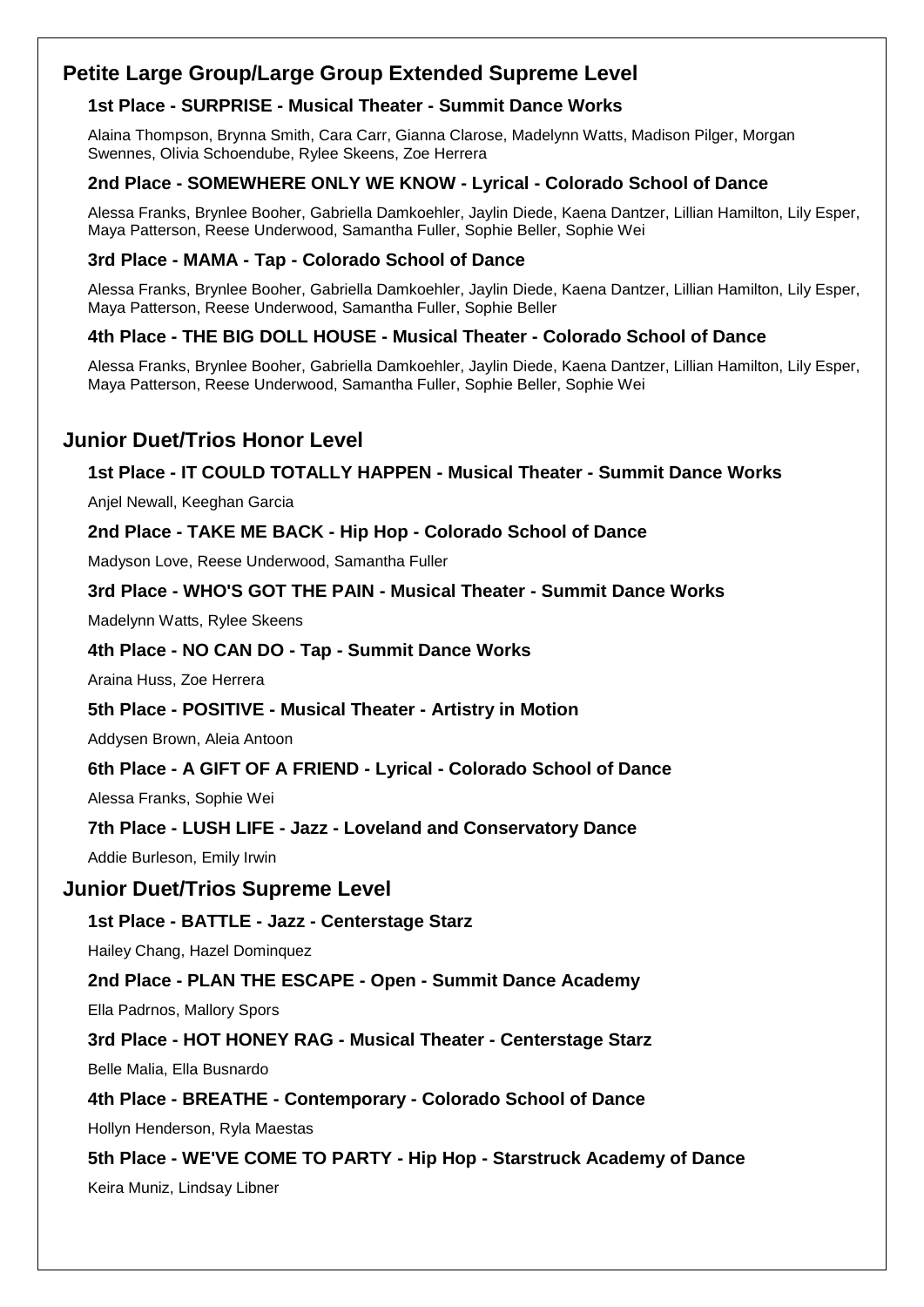# **6th Place - I'LL BE THERE - Lyrical - Starstruck Academy of Dance**

Amanda Swartz, Reese Abell

# **7th Place - STEAL'ER MAN - Hip Hop - Centerstage Starz**

Arielle Bash, Hazel Dominquez, Tahli Bash

# **8th Place - EVIL LIKE ME - Musical Theater - Summit Dance Works**

Isabel Little, Kristin Craven

# **9th Place - NICER IN NICE - Musical Theater - Colorado School of Dance**

Grace Johnson, Mya Litzau

# **10th Place - IMPOSSIBLE - Musical Theater - Summit Dance Works**

Ava Smith, Calia Lopez

# **Junior Large Group/Large Group Extended Honor Level**

# **1st Place - SALUTE - Tap - Colorado School of Dance**

Addison Landgren, Avery Fritschel, Avery Stewart, Brooke Montgomery, Emma Brown, Grace Johnson, Kenzie Cooper, Kyla Croswhite, Lilly Roszczewski, Mackenzie Magno, Madyson Love, Raegan Dantzer, Sophie Wei

# **2nd Place - GOOD TO BE ALIVE - Hip Hop - Colorado School of Dance**

Abigail Dey, Abigail Kempfer, Ashley Dreiling, Avery Stewart, Brenna Coffman, Brooklynn Berard, Clara Beller, Elizabeth Womer, Gabriela Contos, Grace Johnson, Isabelle Leslie, Juliana Neufeld, Kira Boland, Madyson Love

# **Junior Large Group/Large Group Extended Supreme Level**

# **1st Place - EVERY TIME IT RAINS - Open - Centerstage Starz**

Arielle Bash, Avery Miner, Belle Malia, Bethany Detwiler, Ella Busnardo, Grace Noel, Hailey Chang, Hazel Dominquez, Lexi Lancaster, Megan Parry, Tahli Bash

# **2nd Place - HERE WE GO - Hip Hop - Starstruck Academy of Dance**

Camryn Amen, Eliza Leishman, Ella Moody, Grace Reid, Hannah Hall, Keira Muniz, Lainey Titus, Lindsay Libner, Marina Medica, McKenna Parfitt, Mikayla LeDuff, Nikki Byrd, Peri Silverman, Ruby Silverman, Sophia Beatty, Taylor Schepemaker, Veronica Baxter

# **3rd Place - I WANNA BE A PRODUCER - Musical Theater - Centerstage Starz**

Aanya Naik, Abby Stair, Alison Stamper, Allison Pines, Annabelle Martin, Arielle Bash, Avery Miner, Belle Malia, Bethany Detwiler, Ella Busnardo, Grace Noel, Hailey Chang, Jacob Gibley, Lexi Lancaster, Megan Parry, Mia Wyte, Riley Warner, Tahli Bash

# **4th Place - ROCKIN THE BOAT - Tap - Summit Dance Works**

Amanda Malsam, Anjel Newall, Blakeley Brown, Calia Lopez, Emily Gale, Isabel Little, Katrina Ludwig, Kristin Craven, Madison Greene, Sean Lockhart, Zoe Herrera

# **5th Place - TOO MANY FISH - Jazz - Summit Dance Academy**

Ella Padrnos, Kayla Kinnersley, Madelyn Boyd, Madelyn Diachok, Mallory Spors, Natasha Ebedes, Rachel Matthews, Reese Shuffield, Shylee Sagle, Wynn Benham

# **6th Place - MAN WITH A HEX - Jazz - Starstruck Academy of Dance**

Akyra Kikumoto, Alexis Nicholson, Amanda Swartz, Anna Szymanski, Brooke Wilkinson, Ella Moody, Ella Reeves, Emily Rausch, Keira Muniz, Kyla Motazedi, Lauren Byers, Madolyn Merrill, Mia Nori, Shay Nalick, Sloane McBride, Tatum Moody

# **7th Place - FRI-YAY - Hip Hop - Centerstage Starz**

Abby Stair, Allison Pines, Annabelle Martin, Arielle Bash, Avery Miner, Bethany Detwiler, Hailey Chang, Hazel Dominquez, Lexi Lancaster, Megan Parry, Mia Bash, Tahli Bash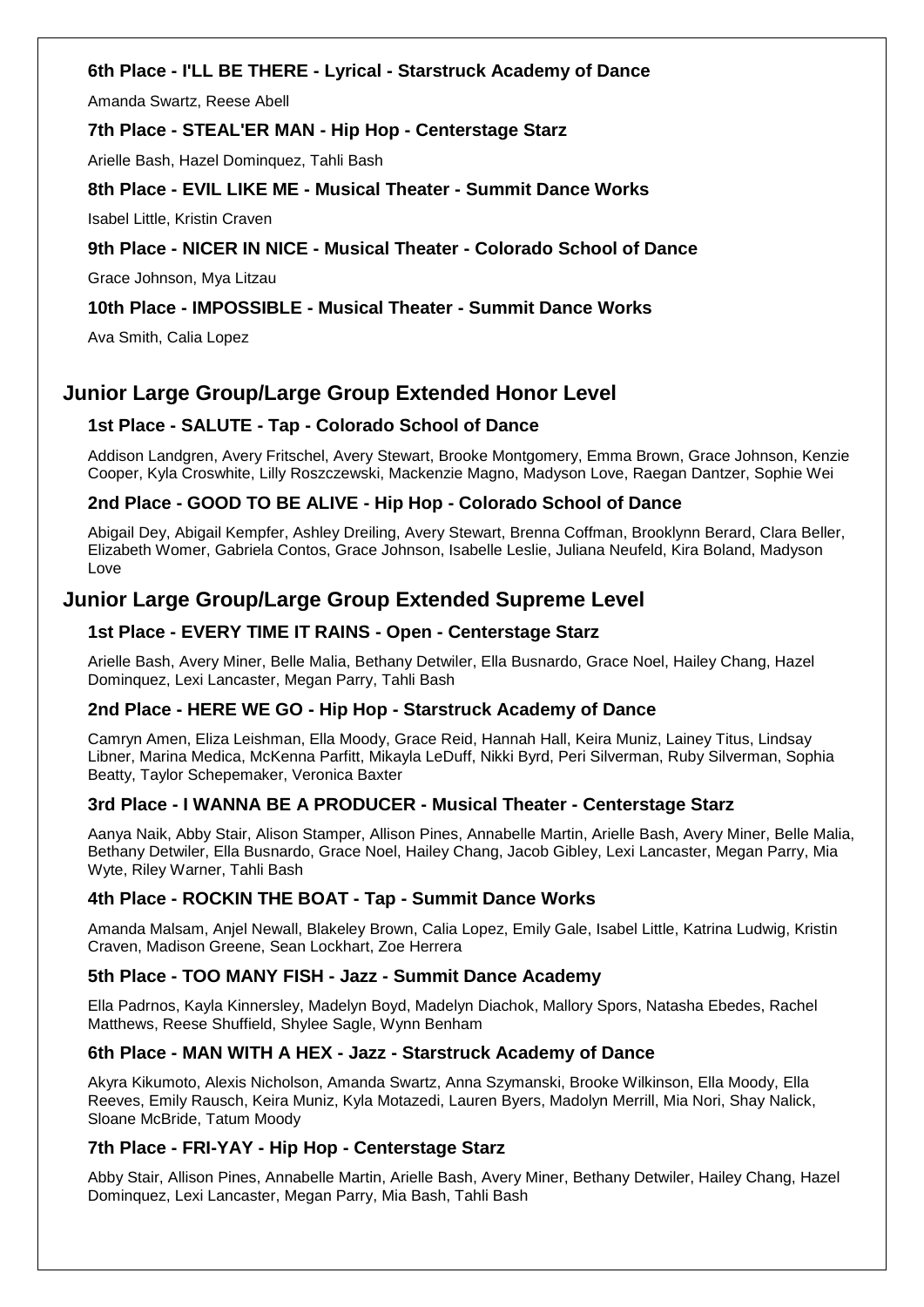# **8th Place - TOUCHDOWN DANCE - Hip Hop - Summit Dance Works**

Brooke Brisben, Brynna Smith, Cara Carr, John Berson, Keeghan Garcia, Kyla Wright, Luke Little, Rylee Skeens, Sean Lockhart, Tyler Crawford

# **9th Place - JET SET - Musical Theater - Starstruck Academy of Dance**

Amanda Swartz, Camryn Amen, Delaney Kerber, Ella Moody, Hannah Hall, Isabella Markham, Keira Muniz, Lainey Titus, Lauren McMurphy, Lindsay Libner, Macy Chole, McKenna Parfitt, Reese Abell, Shay Nalick, Veronica Baxter

# **10th Place - ICHI NI - Open - Summit Dance Works**

Anjel Newall, Ava Smith, Calia Lopez, Cara Carr, Gianna Clarose, Isabel Little, Kristin Craven, Kyla Wright, Madelynn Watts, Rylee Skeens

# **Junior Line/Line Extended/Production Supreme Level**

# **1st Place - BELOW MY FEET - Contemporary - Starstruck Academy of Dance**

Alexis Nicholson, Amanda Swartz, Brooke Wilkinson, Camryn Amen, Eliza Leishman, Ella Moody, Ella Reeves, Hannah DuPont, Isabella Markham, Jessica McKay, Katelyn McMurphy, Keira Muniz, Landon Schepemaker, Lauren Chole, Lauren McMurphy, Lindsay Libner, Macy Chole, McKenna Parfitt, Mikayla LeDuff, Nikki Byrd, Shay Nalick, Veronica Baxter

# **Teen Large Group/Large Group Extended Honor Level**

# **1st Place - TEARS OF AN ANGEL - Lyrical - Colorado School of Dance**

Abigail Dey, Allie Mangels, Brenna Coffman, Brianna Over, Camryn Ossman, Clara Beller, Elizabeth Womer, Gabriela Contos, Isabelle Leslie, Lainey Utzerath, Leah Beschman, Taryn Nowicki

# **2nd Place - LITTLE GIRLS - Musical Theater - Colorado School of Dance**

Addison Landgren, Allison Freeman, Avery Stewart, Brooke Montgomery, Elizabeth Malcolm, Juliana Neufeld, Kira Boland, Kyla Croswhite, Lilly Roszczewski, Mackenzie Magno, Madyson Love, Mary Margaret Davis, Mya Litzau, Sophie Wei

# **3rd Place - FERGALICIOUS - Hip Hop - Summit Dance Works**

Alicia Elliot, Brooklyn Nichols, Emily Gale, Hayley Crist, Jaiden Dodge, Katrina Ludwig, Madison Marceau, Malia Keiser, Sean Lockhart, Taylor Jones, Zoe Herrera

# **Teen Large Group/Large Group Extended Supreme Level**

# **1st Place - FADE - Open - Summit Dance Academy**

Ava Woolverton, Brooke Kittell, Devon Stern, Emily Tucker, Emma Lehman, Erika Lewis, Jillian Axton, Kaitlyn Diachok, Kyra Kinnersley, McKenna Moyski, Reagan Mohr

# **2nd Place - WAVING THROUGH A WINDOW - Musical Theater - Starstruck Academy of Dance**

Aaliyah Kikumoto, Alexandra Berlin, Auden Martinez, Dawson Drew, Emma Keith, Grace Reid, Kayleigh Muniz, Lauren Chole, Lila Sacha, Marina Medica, Maya Snell, Mikayla LeDuff, Nikki Byrd, Peri Silverman, Ruby Silverman, Sofia Messersmith

# **3rd Place - LITTLE TALKS - Contemporary - Starstruck Academy of Dance**

Aaliyah Kikumoto, Abby Goodrum, Devon Wilkins, Emma Keith, Grace Reid, Hayden Hansen, Kayleigh Muniz, Maya Snell, Mikaela Fischer, Peri Silverman, Rachel Lindell, Ruby Silverman, Sophia Coffey, Sophie Ackerman, Sydney Hobbs, Teagan Dunn

# **4th Place - IT'S RAINING MEN! - Jazz - Centerstage Starz**

Allison Pines, Annabelle Martin, Arielle Bash, Avery Miner, Belle Malia, Bethany Detwiler, Ella Busnardo, Lexi Lancaster, Megan Parry, Tahli Bash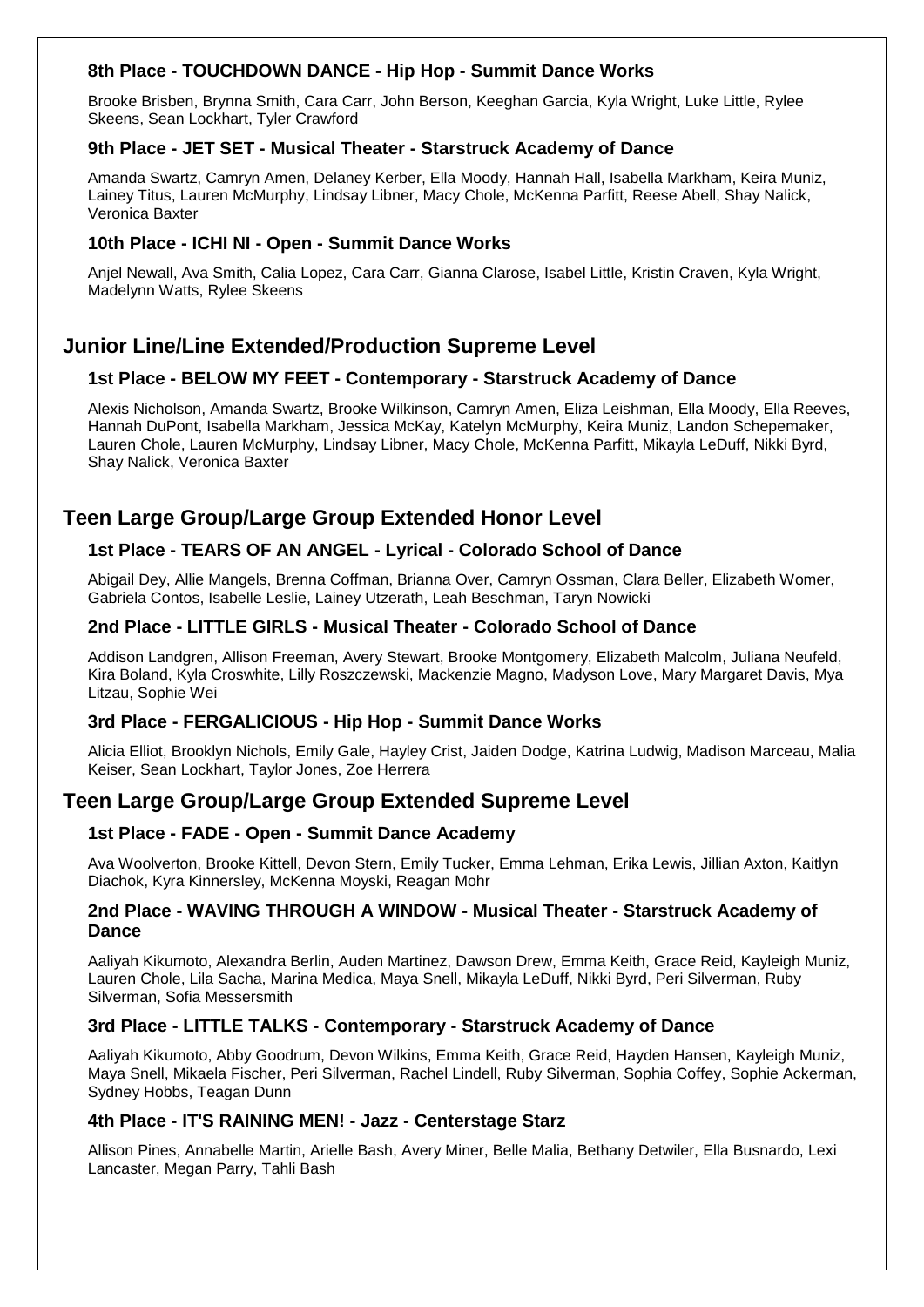# **5th Place - BELIEVER - Jazz - Summit Dance Academy**

Ava Woolverton, Brooke Kittell, Devon Stern, Emily Tucker, Emma Lehman, Erika Lewis, Jillian Axton, Kaitlyn Diachok, Kyra Kinnersley, McKenna Moyski, Myranda Fields, Reagan Mohr

# **6th Place - BELIEVE - Contemporary - Colorado School of Dance**

Ashley Aldred, Ava Wreschinsky, Elizabeth Ahrens, Emma Crowley, Gianna Lucarelli, Kasey Fox, Liam Teagarden, Maddie Mesher, Makenzie Kumor, Mary Margaret Davis, Morgan Richey, Sara Fox, Tyler Tuska

# **7th Place - SOAK - Contemporary - Summit Dance Academy**

Ava Woolverton, Brooke Kittell, Devon Stern, Emily Tucker, Emma Lehman, Erika Lewis, Jillian Axton, Kaitlyn Diachok, McKenna Moyski, Reagan Mohr

# **8th Place - ETERNAL FLAME - Lyrical - Starstruck Academy of Dance**

Aaliyah Kikumoto, Camryn Amen, Grace Reid, Hannah Hall, Hayden Hansen, Kayleigh Muniz, Lila Sacha, Marina Medica, Maya Snell, Mila Radz, Nikki Byrd, Olivia Wilson, Peri Silverman, Ruby Silverman, Sydney **Hobbs** 

# **9th Place - SOMEBODY THAT I USED TO KNOW - Contemporary - Summit Dance Works**

Amethyst Aligaen, Blakeley Brown, Emily Gale, Isabella McKay, Jaiden Dodge, John Berson, Katrina Ludwig, Kyla Wright, Sean Lockhart, Taylor Jones

# **10th Place - STAY - Hip Hop - Colorado School of Dance**

Abbey Nolan, Ashley Aldred, Brianna Over, Emily Walker, Emma Crowley, Gianna Lucarelli, Harley Brittenham, Hollyn Henderson, Leah Beschman, Lindsey Holmwood, Mary Margaret Davis, Morgan Richey, Rebecca Tuska, Ryla Maestas, Sarah Wagner, Tyler Tuska

# **Teen Line/Line Extended/Production Supreme Level**

# **1st Place - ALL NIGHT - Hip Hop - Starstruck Academy of Dance**

Aaliyah Kikumoto, Abigail Leishman, Alexandra Berlin, Amelia Harvey, Anna Holland, Auden Martinez, Bianca Harris, Cara Lawton, Devon Wilkins, Emily Detwiler, Emma Keith, Graycen Rosendahl, Kayleigh Muniz, Kristina Oddo, Maddie Doyle, Maya Snell, Mikaela Fischer, Rachel Lindell, Sydney Olson, Teagan Dunn

#### **2nd Place - THE LIVE TOUR - Production - Starstruck Academy of Dance**

Aaliyah Kikumoto, Alexandra Berlin, Alexis Oswald, Amelia Harvey, Anna Clay, Anna Holland, Annabel Hiben, Ashley Seyfer, Auden Martinez, Audrey Moreland, Bianca Harris, Caitlyn Harvey, Dawson Drew, Devon Wilkins, Elise Nisonoff, Eliza Leishman, Emily Taylor, Emma Keith, Grace Reid, Hailey Hall, Halle Prilik, Hannah DuPont, Hannah Falls, Hayden Hansen, Kaitlin White, Katelyn McMurphy, Kayleigh Muniz, Keira Muniz, Kelli Nasseth, Kristina Oddo, Lainey Titus, Liana Moss, Lindsay Libner, Lindsey Burlog, Maddie Doyle, Maya Snell, McKenna Parfitt, Nikki Byrd, Nina Lopez, Peri Silverman, Rachel Lindell, Regan Lavallee, Ruby Silverman, Samantha Colombi, Sofia Messersmith, Sophie Ackerman, Sydney Hobbs, Taylor Amen, Taylor Schepemaker, Trinity Straayer, Veronica Baxter

# **3rd Place - RUN BOY RUN - Open - Centerstage Starz**

Alison Stamper, Allison Pines, Arielle Bash, Avery Miner, Belle Malia, Bethany Detwiler, Delaney Sweeney, Ella Busnardo, Grace Noel, Hailey Chang, Hailey Wyneken, Hannah Toney, Hannah Vest, Hazel Dominquez, Jacquelyn Fresques, Kaitlyn Vasquez, Lexi Lancaster, Mackenzie Skirka, Maja Howard, Mikaila Faller, Sarah Sellers, Sofia Hickey, Tahli Bash, Tessa Holmstoen

#### **4th Place - POWER - Jazz - Starstruck Academy of Dance**

Alexandra Berlin, Amanda Swartz, Anna Higgins, Camryn Amen, Delaney Kerber, Gaby Shidler, Grace Reid, Halle Metcalf, Hannah DuPont, Hannah Hall, Hannah Moss, Hayden Hansen, Isabella Markham, Jessica McKay, Katelyn McMurphy, Kayleigh Muniz, Lauren Chole, Macy Chole, Marina Medica, Maya Snell, Mikayla LeDuff, Nikki Byrd, Peri Silverman, Reese Abell, Ruby Silverman, Sofia Messersmith, Talli Fox, Tessa Calori, Veronica Baxter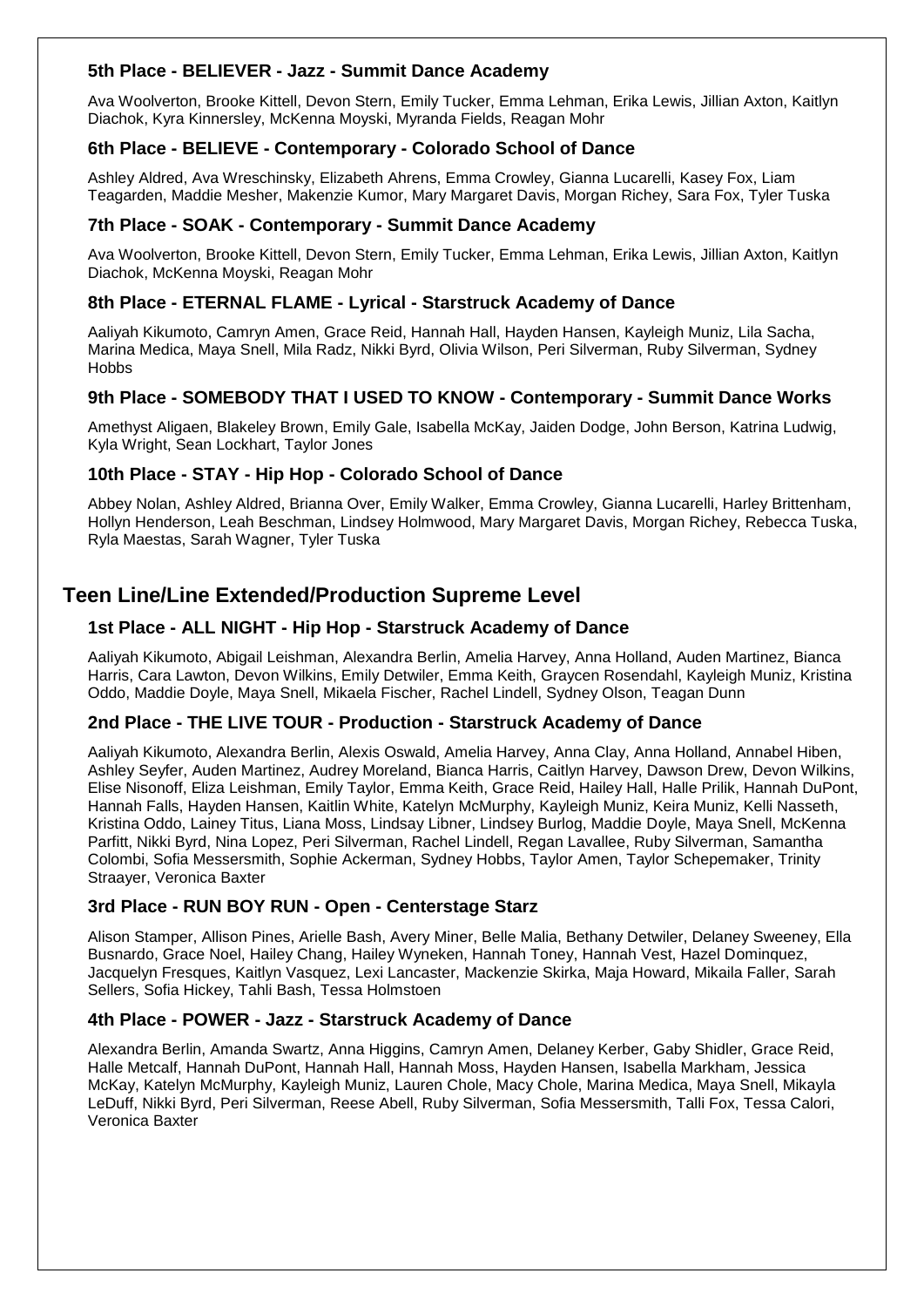# **5th Place - SPACE WARS - Production - Summit Dance Works**

Abigail Tate, Adriana Currin, Alaina Thompson, Amanda Malsam, Amethyst Aligaen, Anjel Newall, Araina Huss, Arwyn Higgins, Ava Smith, Blakeley Brown, Brianna Skaggs, Brooke Brisben, Brooklyn Nichols, Brynna Smith, Calia Lopez, Camille Shaw, Cara Carr, Emily Gale, Emma Blasko, Erin Berson, Gianna Clarose, Isabel Little, Isabella McKay, Jaiden Dodge, Jill Houben, John Berson, Katrina Ludwig, Kennedy Garcia, Kristin Craven, Kyla Wright, Lilly Landwehr, Luke Little, Madison Greene, Madison Marceau, Madison Pilger, Malia Keiser, Mary Hansen, Mia Greer, Morgan Swennes, Olivia Schoendube, Paiton Hickman, Sarah Sena, Sean Lockhart, Sophia Rose, Taylor Blakeley, Taylor Jones, Zoe Herrera

# **Senior Solo Honor Level**

**1st Place - Megan Magoon - Open - Artistry in Motion**

**2nd Place - Camille Shaw - Lyrical - Summit Dance Works**

**3rd Place - Adriana Currin - Tap - Summit Dance Works**

**4th Place - Paiton Hickman - Musical Theater - Summit Dance Works**

# **Senior Solo Supreme Level**

**1st Place - Sophia Rose - Open - Summit Dance Works**

**2nd Place - Dawson Drew - Open - Starstruck Academy of Dance**

**3rd Place - Taylor Blakeley - Lyrical - Summit Dance Works**

**4th Place - Samantha Colombi - Open - Starstruck Academy of Dance**

**5th Place - Annabel Hiben - Lyrical - Starstruck Academy of Dance**

**6th Place - Anna Clay - Lyrical - Starstruck Academy of Dance**

**7th Place - Madeline Barton - Musical Theater - X Squad Dancers**

**8th Place - Hannah Falls - Contemporary - Starstruck Academy of Dance**

**9th Place - Amelia Harvey - Open - Starstruck Academy of Dance**

**10th Place - Mary Margaret Davis - Jazz - Colorado School of Dance**

# **Honor Level Special Awards**

**Miss Tribute 2nd Runner Up (Senior) Paiton Hickman - Summit Dance Works Miss Tribute 1st Runner Up (Senior) Adriana Currin - Summit Dance Works Miss Tribute Winner (Senior) Megan Magoon - Artistry in Motion Costume 2nd Runner Up (Senior) Megan Magoon - Artistry in Motion Costume 1st Runner Up (Senior) Paiton Hickman - Summit Dance Works Costume Winner (Senior) Camille Shaw - Summit Dance Works**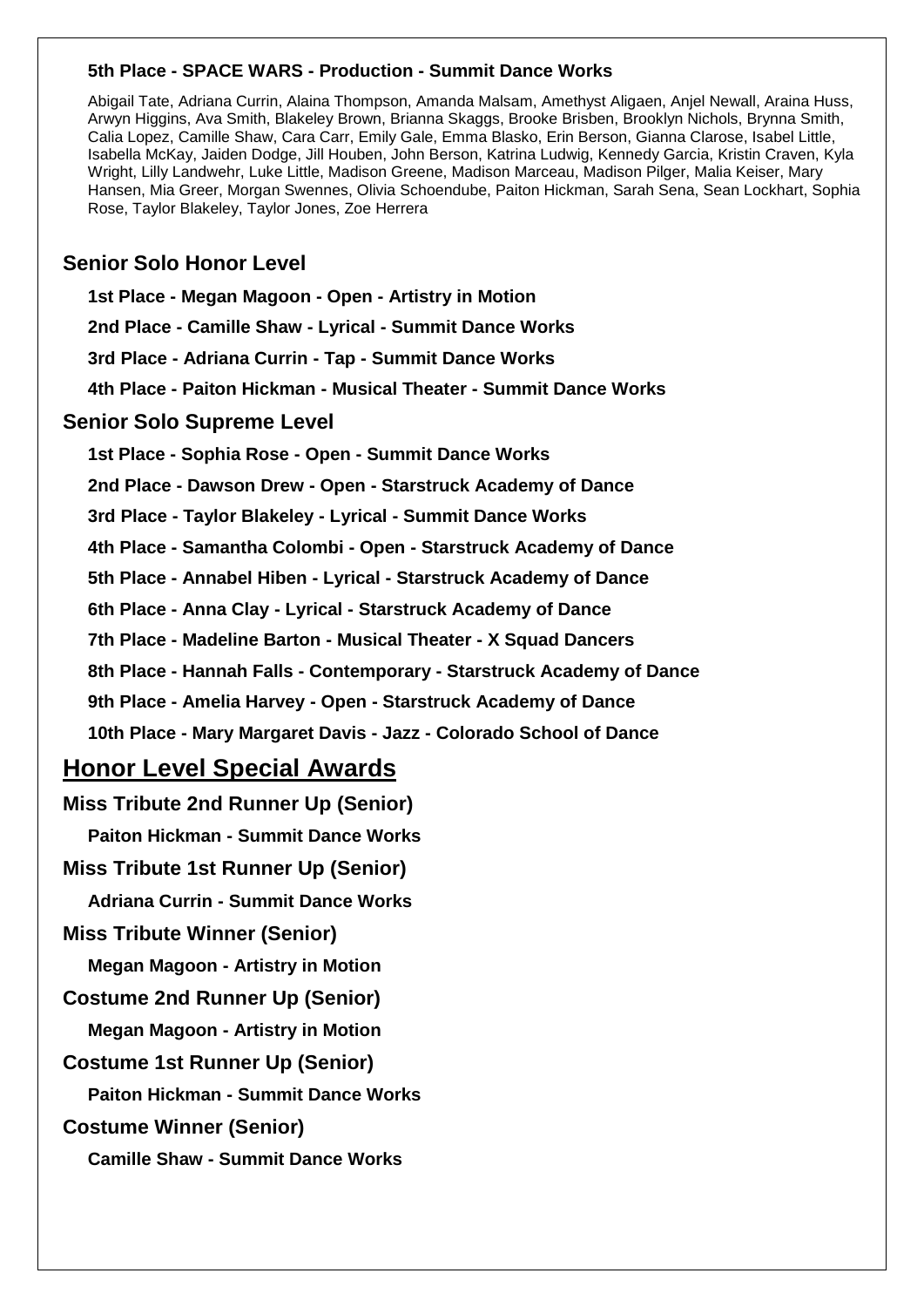# **Supreme Level Special Awards**

**Mr. Tribute 1st Runner Up (Senior) Sam Scheinken - Centerstage Starz Mr. Tribute Winner (Senior) Dawson Drew - Starstruck Academy of Dance Miss Tribute 2nd Runner Up (Senior) Samantha Colombi - Starstruck Academy of Dance Miss Tribute 1st Runner Up (Senior) Anna Clay - Starstruck Academy of Dance Miss Tribute Winner (Senior) Taylor Blakeley - Summit Dance Works Costume 2nd Runner Up (Senior) Annabel Hiben - Starstruck Academy of Dance Costume 1st Runner Up (Senior) Madeline Barton - X Squad Dancers Costume Winner (Senior) Chelsea Kolacz - X Squad Dancers Senior Duet/Trios Honor Level 1st Place - LISTEN TO THE MUSIC - Tap - Summit Dance Works** Camille Shaw, Paiton Hickman **Senior Duet/Trios Supreme Level 1st Place - BROKEN - Contemporary - Starstruck Academy of Dance** Anna Clay, Dawson Drew **2nd Place - SURRENDER - Lyrical - Summit Dance Works** Brooke Brisben, Sophia Rose **3rd Place - SLOW - Contemporary - Summit Dance Works** Brooke Brisben, Sophia Rose, Taylor Blakeley **4th Place - SMILE - Lyrical - X Squad Dancers** Chelsea Kolacz, Erika Kolacz **5th Place - BAD BLOOD - Open - Starstruck Academy of Dance** Hannah Falls, McKensie Sanger **6th Place - BOHEMIAN RAPSODY - Tap - Summit Dance Works** Hailey Davidson, Sarah Sena, Taylor Blakeley **7th Place - ALL THAT JAZZ - Musical Theater - Summit Dance Works** Brianna Skaggs, Sophia Rose **8th Place - BIG FINISH - Musical Theater - Summit Dance Works** Mia Greer, Taylor Blakeley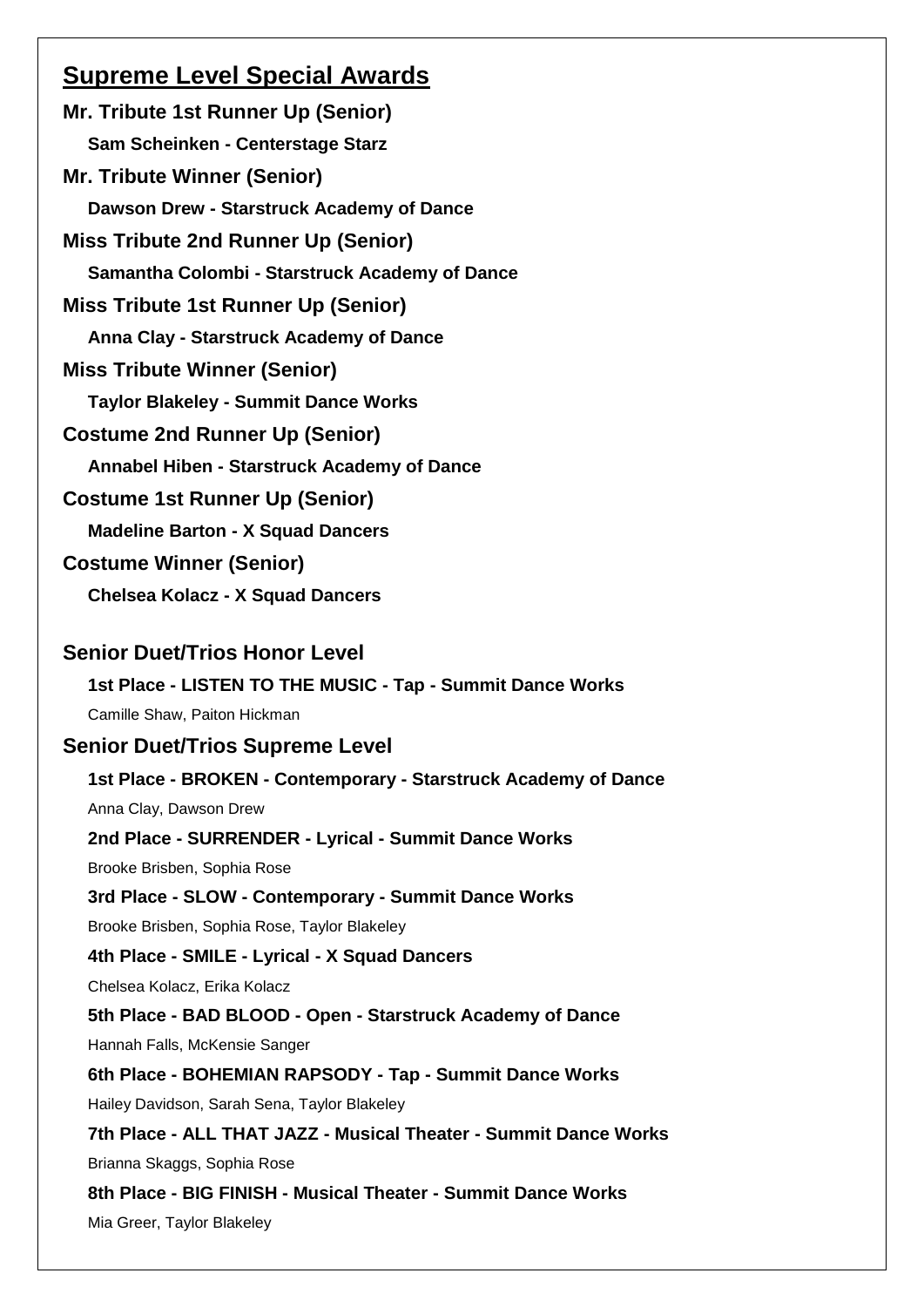# **9th Place - SO YOU WANT TO BE A NUN - Musical Theater - Colorado School of Dance**

Gianna Lucarelli, Morgan Richey

# **10th Place - TWO POOR KIDS - Contemporary - Colorado School of Dance**

Liam Teagarden, Maddie Mesher

# **Senior Large Group/Large Group Extended Supreme Level**

# **1st Place - WE BELONG - Open - Starstruck Academy of Dance**

Anna Clay, Annabel Hiben, Ashley Seyfer, Audrey Moreland, Caitlyn Harvey, Elise Nisonoff, Emily Taylor, Hannah Falls, Liana Moss, Lindsey Burlog, McKensie Sanger, Nina Lopez, Olivia Kokes, Regan Lavallee, Samantha Colombi

# **2nd Place - WE ARE THE ONES - Contemporary - Starstruck Academy of Dance**

Aleksi Schuchman, Amelia Harvey, Anna Clay, Annabel Hiben, Ashley Seyfer, Audrey Moreland, Bianca Harris, Elise Nisonoff, Hannah Falls, McKensie Sanger, Samantha Colombi

# **3rd Place - VIA DOLOROSA - Lyrical - Starstruck Academy of Dance**

Amelia Harvey, Ashley Seyfer, Bianca Harris, Caitlyn Harvey, Dawson Drew, Emily Taylor, Hannah Falls, Kaitlin White, Liana Moss, Lindsey Burlog, Maddie Doyle, Nina Lopez, Olivia Kokes, Regan Lavallee, Samantha Colombi, Sydney Olson, Trinity Straayer

# **4th Place - THE RESCUE - Open - Colorado School of Dance**

Ali Colwell, Ashley Aldred, Ava Wreschinsky, Beth Potter, Cheryl Tagawa, Elizabeth Ahrens, Gianna Lucarelli, Kasey Fox, Lindsey Holmwood, Maddie Mesher, Makenzie Kumor, Mary Margaret Davis, Morgan Richey, Rebecca Tuska, Sara Fox, Sydney Samuels

# **5th Place - WHAT THE WORLD NEEDS NOW - Lyrical - Summit Dance Works**

Brianna Skaggs, Brooke Brisben, Camille Shaw, Erin Berson, Hailey Davidson, Jill Houben, Mary Hansen, Sarah Sena, Sophia Rose, Taylor Blakeley

# **6th Place - CHASING DARKNESS - Open - Summit Dance Works**

Brianna Skaggs, Brooke Brisben, Erin Berson, Hailey Davidson, Jill Houben, Lilly Landwehr, Mary Hansen, Sarah Sena, Sophia Rose, Taylor Blakeley

# **7th Place - SILHOUETTE - Contemporary - Starstruck Academy of Dance**

Alexis Oswald, Ally Greene, Anna Clay, Ashley Seyfer, Dawson Drew, Devon Wilkins, Elise Nisonoff, Emma Leishman, Hailey Hall, Kaitlin White, Kelli Nasseth, Lindsey Burlog, Lindsey Markham, Maddie White, Nina Lopez, Regan Lavallee, Sydney Olson, Taylor Amen, Trinity Straayer

# **8th Place - SOMETHING'S MISSING - Modern - Starstruck Academy of Dance**

Alexis Oswald, Amelia Harvey, Bianca Harris, Emily Taylor, Hailey Hall, Halle Prilik, Julia Garcia, Keenan Rask, Liana Moss, Maddie Doyle, McKensie Sanger, Nina Lopez, Sydney Olson, Taylor Amen

# **9th Place - BRING ON THE MEN - Musical Theater - Summit Dance Works**

Arwyn Higgins, Brianna Skaggs, Erin Berson, Hailey Davidson, Jill Houben, Lilly Landwehr, Mary Hansen, Sarah Sena, Sophia Rose, Taylor Blakeley

# **10th Place - NO SCRUB - Open - Starstruck Academy of Dance**

Abigail Leishman, Alexis Oswald, Cara Lawton, Dawson Drew, Emily Taylor, Emma Leishman, Goodrum Abby, Graycen Rosendahl, Halle Prilik, Jessica McKay, Kaitlin White, Keenan Rask, Kelli Nasseth, Kristina Oddo, Liana Moss, Sophia Coffey, Tessa Calori